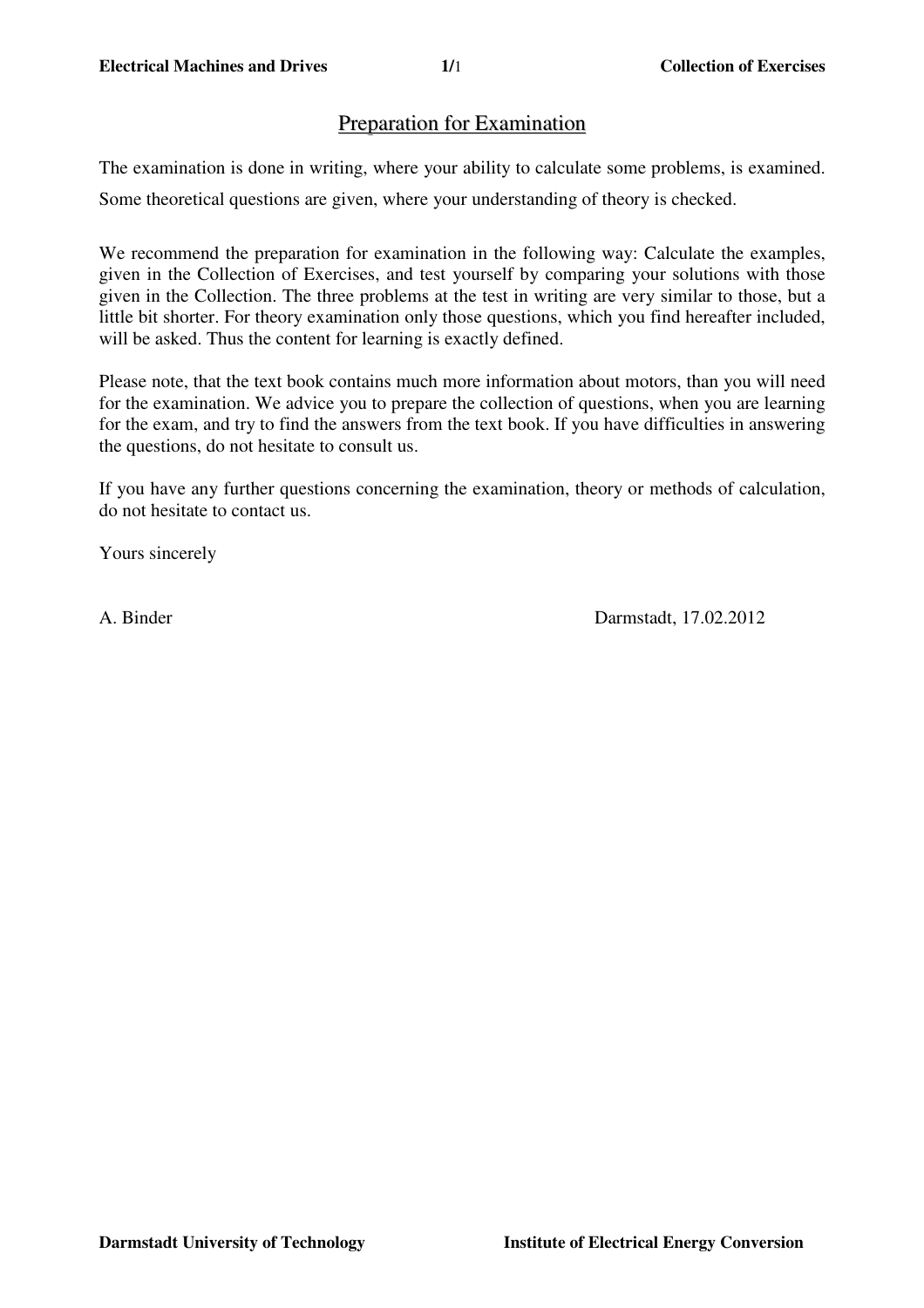# Theory Questions for the Examination

## **Chapter 2. Rotating Fields in Electrical Machines**

- 2.1 What is a rotating field and how is it generated? Explain the movement of the air gap field of a three-phase winding graphically!
- 2.2 How are three-phase windings normally designed? Explain similarities and differences between single and two-layer windings.
- 2.3 Describe the squirrel cage as a special case of a poly-phase winding.
- 2.4 Explain the difference between concentric coils and coils with identical coil span. What is the effect of these coil forms on the design of the winding overhang (sketch)? Which of these coil forms are preferred for wire-wound coil windings/shaped-wire windings, low voltage/high voltage windings?
- 2.5 What is the magnetic voltage (m.m.f.)? How is the distribution of the magnetic voltage inside the air gap of a machine determined? Which simplifications does this derivation base on?
- 2.6 Explain the mathematical principle of the generation of a rotating field (fundamental !) as the superposition of standing pulsating fields (corresponding to the excitation of single phases) with the cancellation of certain positive and negative phase-sequence fields!
- 2.7 What is the synchronous angular velocity and corresponding circumference speed? Give numerical values for
	- a) a small standard induction machine, shaft height 132 mm, four poles, 7.5 kW, 50 Hz, stator bore diameter 130 mm,
	- b) a large synchronous hydro-generator, 38 MVA, 64 poles, 50 Hz, 6.8 m stator bore diameter (bulb-type generator, *Danube* river power station, *Greifenstein*, *Austria*)
- 2.8 Give the synchronous speed and the circumference velocity of a hydrogen-cooled turbo generator: 50 Hz, 880 MVA, stator bore diameter 1.35 m, two poles. Why are turbo generators the mechanically highest stressed type of electrical machines! How is the rotor therefore constructed?

## **Chapter 3. Mathematical Analysis of Air Gap Fields**

- 3.1 Explain the distribution, pitching and winding factor using the *FOURIER* analysis. Explain the term "slot harmonics".
- 3.2 Why does a 6-phase winding approach the desired sinusoidal field distribution better than a three-phase winding (note: regard the general expression to calculate the ordinal numbers of harmonics)? How do the time phasors of the corresponding phase currents look like?
- 3.3 Symmetrical rotating field windings excite both a fundamental air gap field and harmonic fields. Which ordinal numbers occur when using a three-phase winding? Discuss the terms positive and negative phase-sequence system. How do the amplitudes of the air gap fields decrease with increasing ordinal numbers?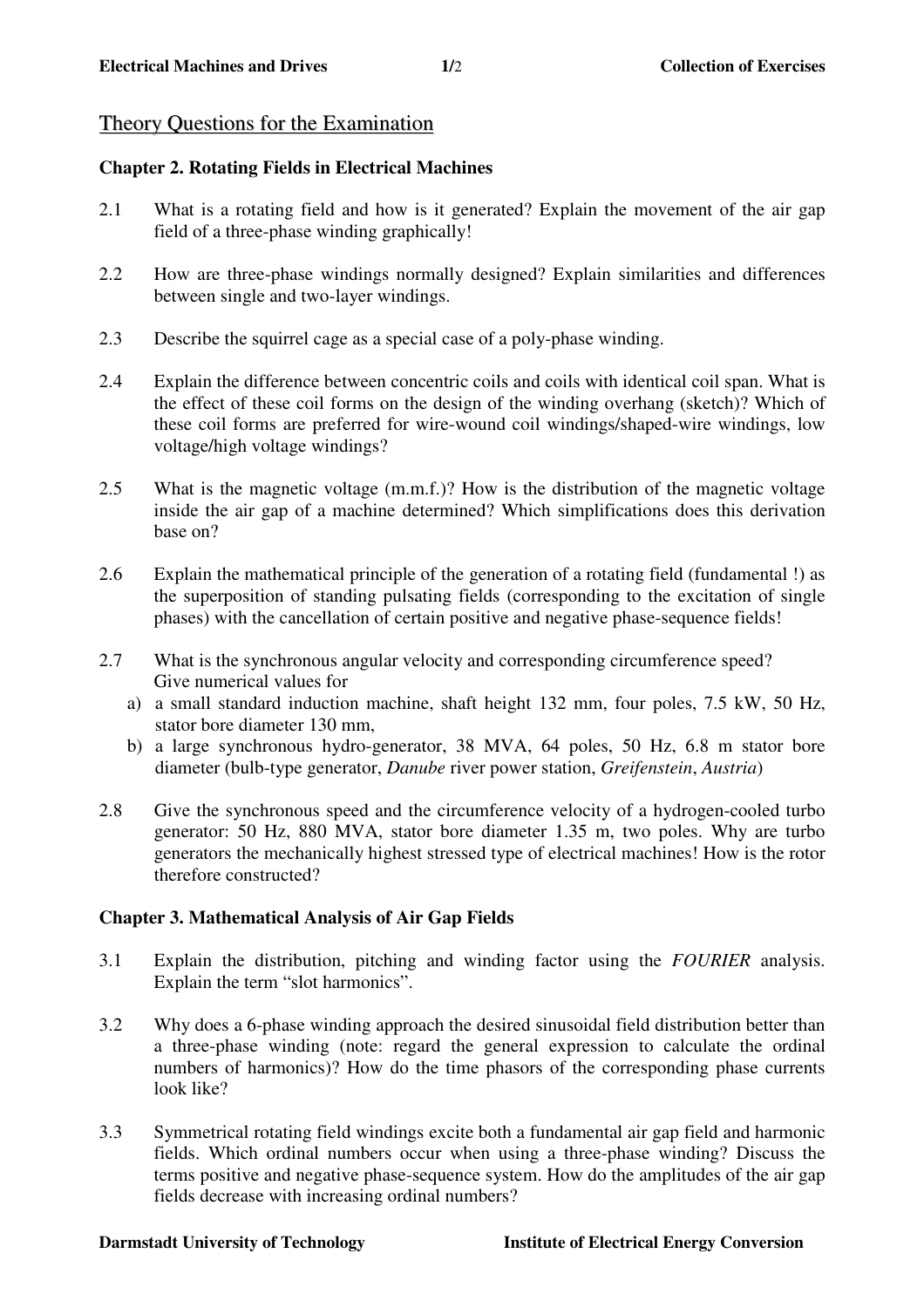- 3.4 Explain the influence of short-pitching and the number of slots per pole on the amplitude of the harmonic fields!
- 3.5 Why do normally only odd ordinal numbers of harmonics occur that are not divisible by three?

## **Chapter 4. Voltage Induction in Rotary Machines**

- 4.1 The air gap field of a synchronous generator is not ideally sinusoidal, even though the shape of the pole shoes has been optimised. Nevertheless, the induced line-to-line voltage is almost ideally sinusoidal. Why? Why does the corresponding phase voltage in general contain a higher number of harmonics than the line-to-line voltage?
- 4.2 The voltage induction can be experienced as two different effects, depending on the location of the observer, namely stationary induction and induction by movement. Explain these terms using the example of a simple conductor loop in a magnetic field. What is the meaning of the terms "transformer" and "rotationally" voltage induction, which are used with rotating electrical machines?
- 4.3 A sinusoidal field wave rotating with constant speed induces a sinusoidal voltage in a coil located in the stator slots of a machine. Which kind of induction (stationary or motion induction) does an observer see, who travels with the rotating field? Give the formula!
- 4.4 Why is the total field inductance of a three-phase winding higher than the "fundamental wave" inductance? What is the meaning of "harmonic leakage"?
- 4.5 How is the fundamental magnetising inductance calculated? Explain the calculation in the following steps: A three-phase winding is supplied with a symmetrical three-phase current system *I* and therefore excites a rotating field with the air gap field fundamental  $B_{\delta}$  (saturation of iron neglected). This induces a voltage *U* in each phase (three-phase voltage system), thus yielding a reactance  $X = U/I$  per phase, which leads to a rotating field inductance per phase.
- 4.6 Explain the effect of the short-pitching factor of a chorded (short-pitched) winding on the voltage induction of harmonics in comparison to a full-pitch coil.
- 4.7 Explain the effect of the distribution factor of a coil group made of two unchorded coils from the phasor diagram of the induced voltages of the two coils.
- 4.8 Explain the mutual inductance between two phases of two three-phase windings, if one phase is located in the stator whereas the other one is in the rotor.
- 4.9 Explain the operation principle of a rotary transformer (variable transformer)? What are the main advantages and disadvantages in comparison to standard transformers in threelimb core design?

# **Chapter 5. The Slipring Induction Machine**

5.1 Explain the operation principle of a slipring induction machine in general. How can the *M(n)*-characteristic be explained physically ?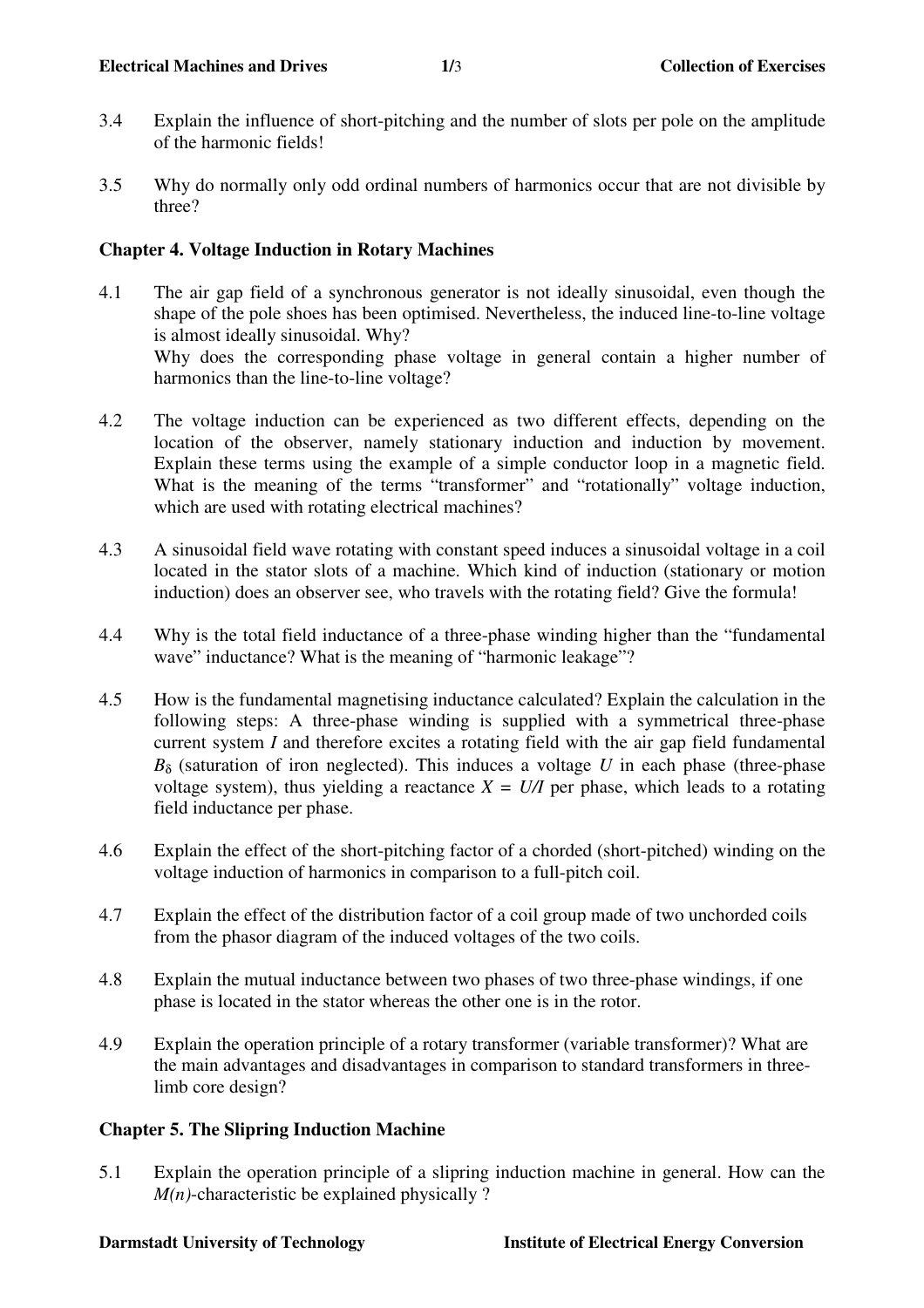- 5.2 Some major assumptions have been made when deriving the T-equivalent circuit of the induction machine. Which?
- 5.3 Give the stator and rotor voltage equations per phase of the induction machine. Draw the T-equivalent circuit. Which parameters occur in the equivalent circuit of the induction machine?
- 5.4 What is the advantage of transforming the rotor quantities current, voltage, flux linkage, resistance and inductance to the stator side using a transformation ratio *ü*? In general, can *ü* be chosen arbitrarily? If so, show why! Which transformation ratio *ü* is commonly used with induction machines?
- 5.5 Why do we have to distinguish two different transformation ratios in case of squirrel cage machines? Which transformation ratios do we need?
- 5.6 What is the slip? Equation? What is its physical meaning? Which operating points correspond to  $\sin\left(-1, 0, 1, 2\right)$ ?
- 5.7 How big is the slip of an induction machine running at no-load, at rated load (typical values) and at stand-still? How big are the rotor frequencies in these cases assuming stator frequencies of a) 50 Hz and b) 60 Hz?
- 5.8 When deriving the equivalent circuit of the induction machine from the rotating field theory (air gap field!), the leakage inductances of the winding leakage fluxes had to be added afterwards. Which leakage fluxes are these? Sketch the distribution of these leakage fluxes in the machine.
- 5.9 What is the magnetising current of an induction machine? In which case does this current actually flow in the phase windings of the machine?
- 5.10 What is the internal (or "electric") torque of an induction machine? How does it depend on the "air gap power"? Is it bigger or smaller than the shaft torque in motor and generator operation?
- 5.11 Which losses occur in induction machines? Determine an equation for the efficiency for motor and generator operation. Which of the different loss groups are already included in the equivalent circuit of the induction machine?
- 5.12 Is it true, that the breakdown slip of induction machines is the same for motor and generator operation when the stator resistance is considered  $(R_s \neq 0)$ ? If so, is this also true for the breakdown torques? If not, why? What happens when the stator resistance is neglected  $(R_s = 0)$ ?
- 5.13 The equivalent circuit of induction machines has been derived for the fundamentals of the stator and rotor air gap fields. Which part of the leakage flux is due to the effect of harmonic air gap fields to the equivalent circuit? Discuss the *BLONDEL* leakage coefficient  $\sigma$  and explain how to determine this coefficient by measurement!
- 5.14 Draw a qualitative voltage and current phasor diagram of an induction machine operating at a constant stator voltage at rated load! Use the consumer reference-arrow system!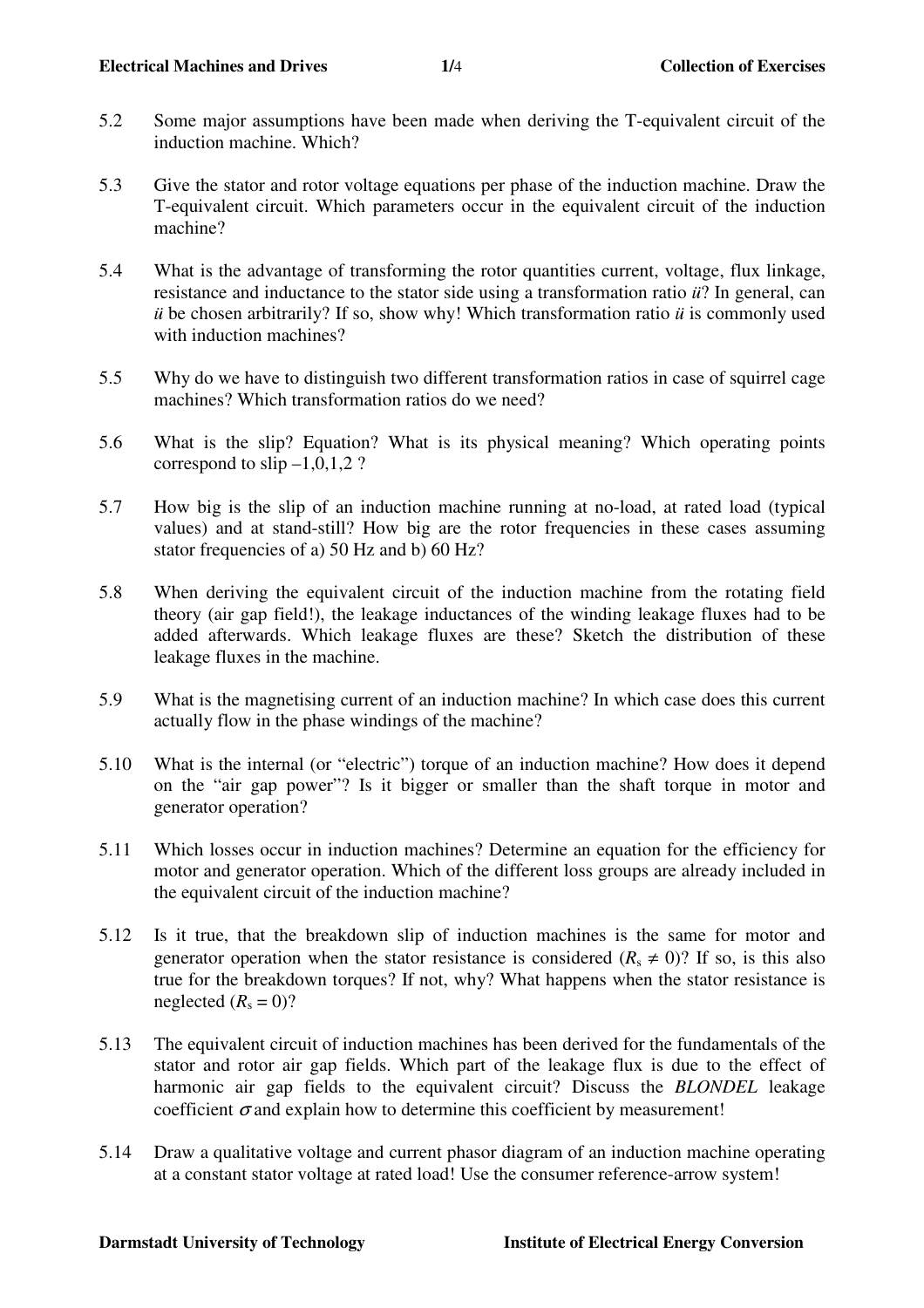- 5.15 Draw qualitatively a current locus diagram of an induction machine with consideration of the stator resistance (*OSSANNA* circle) and label special points  $(s = 0, s = s_b)$  as well as *s*  $= 1$  and  $s = \infty$ ! Add the torque and the power line. How can these lines be used to determine the internal torque, the mechanical output power and the resistive losses in both stator and rotor winding?
- 5.16 How can we label the locus diagram with the slip using a slip-line? Which operating points do we need to know? Give a qualitative sketch!
- 5.17 How big is typically the no-load current and the starting current of induction machines operated at the grid, with respect to the rated current? How big is typically the breakdown and the starting torque of a deep-bar rotor induction machine, with respect to rated torque?
- 5.18 Give the stator and rotor voltage equations of an induction machine according to the equivalent circuit! Determine the dependence of the rotor current on the stator current. Discuss this relation for  $s = 0$ ,  $s = 1$  and  $s = \infty$ , concerning current amplitude and phase shift with respect to the stator current!
- 5.19 Sketch the locus diagram neglecting the stator resistance (*HEYLAND*-circle). How can torque and power line be used to determine the mechanical output power, the inner torque, the rotor losses and the stator current ?
- 5.20 Use a sketch of the locus diagram to determine the stator current of an induction machine (motor/generator), the corresponding  $\cos\varphi$  and the mechanical power in a slip range -1 ... 1 ! What happens to the current, if the voltage drops to 50 % of the prior value? How does the torque depend on the voltage?
- 5.21 What is *KLOSS*´ relation (formula)? On which simplifying assumption is it based? How does the corresponding torque-speed diagram look like? Sketch!
- 5.22 The following example shows, that many important values for correct operation can be found on the nameplate of an induction machine: Induction machine, 400V/690V D/Y, 950A D, 560 kW, 1492kW, 50Hz,  $\cos\varphi = 0.88$ . Use these values to determine the efficiency, the shaft torque, the total losses, the number of poles, and the rated slip of the machine!
- 5.23 Sketch the energy flow of an induction machine for motor and generator operation! Discuss the losses!
- 5.24 Explain the possibilities to change the operational behaviour of a slipring induction machine using external rotor resistances. Why does it still make sense to use a slipring induction motor as a variable speed pump drive, when considering the additional losses in the rotor resistors?

# **Chapter 6. The Squirrel Cage Induction Machine**

6.1 What is current displacement? Where and why does it occur in squirrel cage induction machines? How is current displacement used to improve the operational behaviour of squirrel cage induction machines?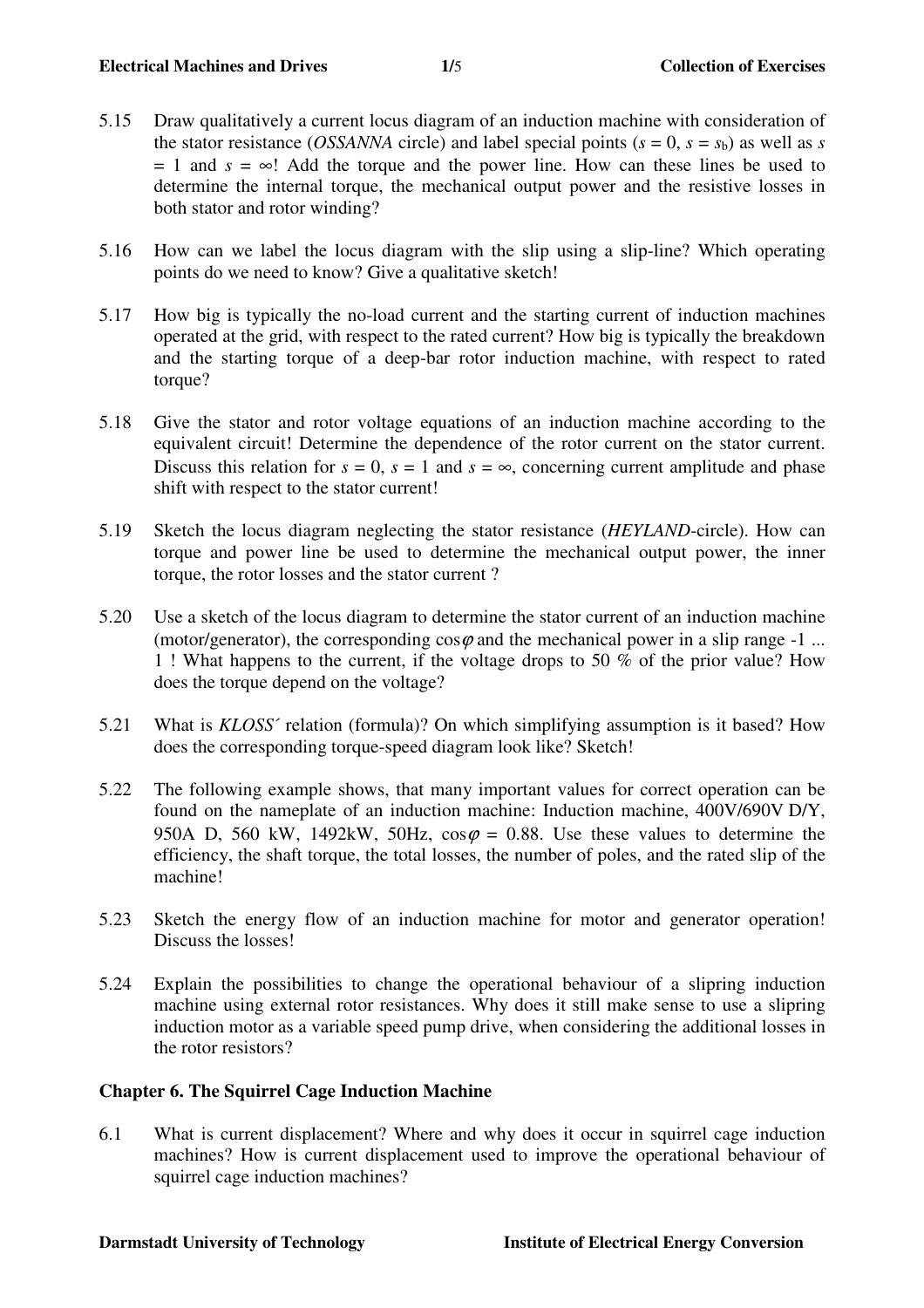- 6.2 Discuss the dependence of the bar resistance and the slot leakage inductance on the rotor frequency! Sketch the corresponding curves! By how much does the rotor bar resistance of a deep copper bar rotor increase at 50 Hz and 75 °C (bar width = slot width) at a bar height of 5 cm?
- 6.3 What is the influence of current displacement on the *M(n)*-characteristic of an induction machine? (Sketch). Draw rotor bar shapes that lead to a a) weak and b) strong influence of current displacement on the resistance and the slot leakage inductance and explain the results!
- 6.4 Is it true, that under identical motor geometry a copper bar in a rectangular slot has a stronger current displacement than an aluminium bar? Remark: electric conductivity: copper (20°C): 57  $10^6$  S/m, aluminium 34  $10^6$  S/m.
- 6.5 Which problems occur during line-starting of induction machines? How can this problem be handled with a slipring induction machine?
- 6.6 Why is the breakdown torque of a slipring or round bar cage rotor induction machine higher than the breakdown torque of deep-bar of double-bar cage rotors with similar stator parameters?

# **Chapter 7. Induction Machine Based Drive Systems**

- 7.1 Explain the "quasi-static" stability of operating points of induction machines using the steady-state  $M_e(n)$  motor characteristic together with typical load characteristics  $M_s(n)$ .
- 7.2 How big is the energy that is dissipated in the rotor cage of an induction machine that drives a centrifuge, if the centrifuge is accelerated from 0 to 3000 /min at no load? The polar momentum of inertia of the centrifuge and the rotor is  $15 \text{ kgm}^2$ .
- 7.3 Sketch the *M(n)*-characteristics of typical load machines ! Give and discuss applications!
- 7.4 Describe the operating principle of a pole-changing winding according to *DAHLANDER* ! Which are the advantages and disadvantages when compared to motors with two independent windings for different speeds? Which are the main applications of drives with two distinctive speeds? Which alternative is provided by inverter-fed variable speed drives?
- 7.5 Rotor-fed induction machines are sometimes used in wind generators, as variable frequency rotor supply allows for limited variable speed generator operation. Explain the operating principle of rotor supply with a variable frequency voltage! How can we obtain sub- or supersynchronous operation at constant current? Why is this option (bi-directional converter supplies the rotor circuit) cheaper than supplying the stator with variable frequency (which are technical limits)?
- 7.6 Describe the operation of induction machines with stator voltages with variable frequency *f* and variable amplitude *U* (inverter supply)! How are *U* and *f* changed to obtain a constant breakdown torque? Neglect the stator resistance! Sketch the *M(n)*-characteristics for different values for *U* and *f* !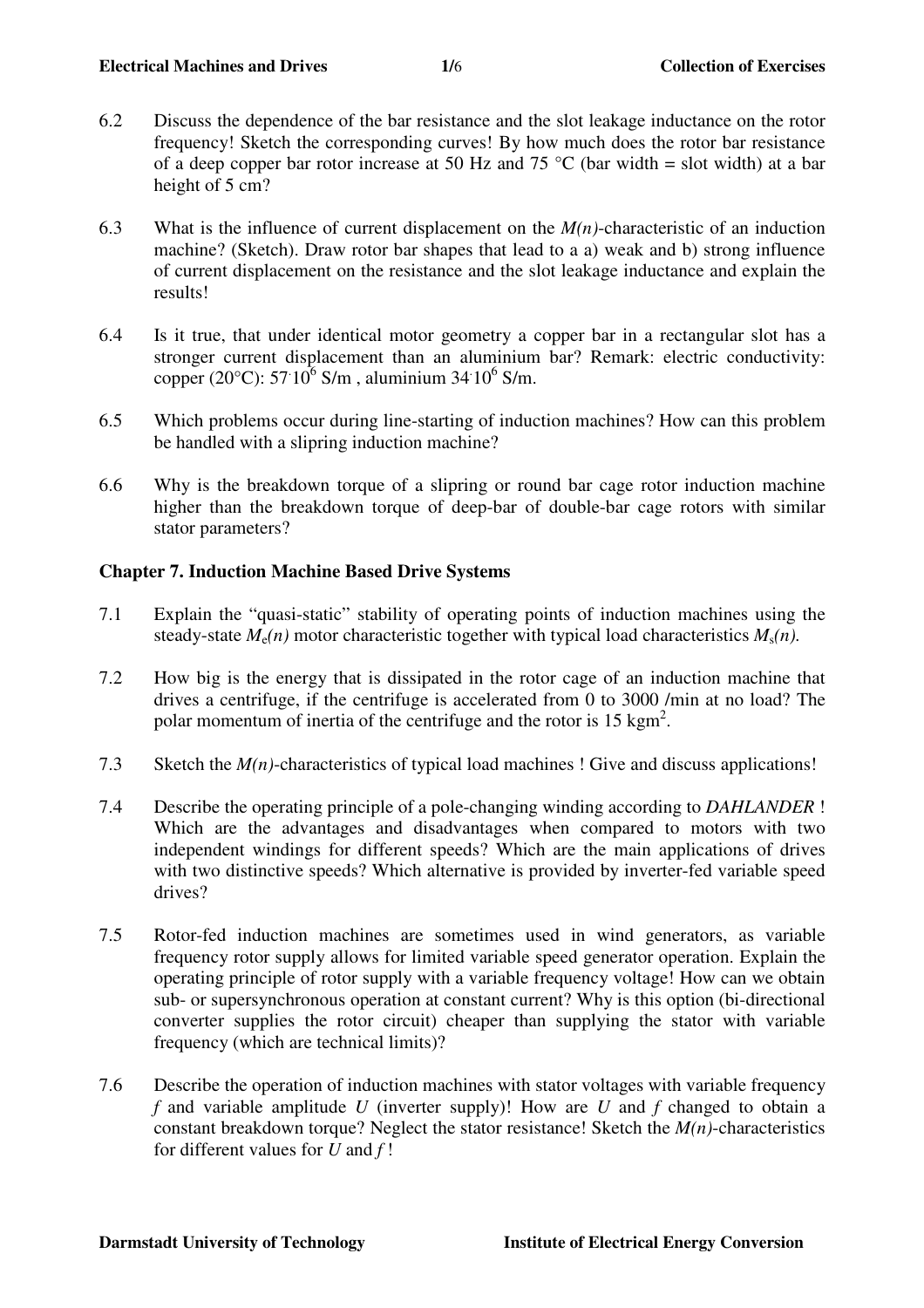- 7.7 Explain "field weakening" for inverter-fed induction machines. How do *U* and *f* need to be changed in order to achieve field weakening? Why do we often make use of field weakening to obtain a wide speed range with constant power?
- 7.8 How has the voltage of inverter-fed induction machines to be changed in order to obtain a constant flux at variable frequency and thus variable speed: a) with  $R_s = 0$ , b) with  $R_s \neq 0$  ? In which range of speed and frequency is the stator resistor  $R<sub>s</sub>$  of dominating influence? Why?
- 7.9 What is the advantage of inverter supply of induction machines (voltage source inverter) with pulse width modulated voltage when compared with block voltage supply? What is the effect of this method with a sufficiently high pulse frequency on the shape of the stator current of the induction machines?
- 7.10 Explain the principle of Y/∆-starting! Which advantages do we get and what are the disadvantages?
- 7.11 What is "four-quadrant operation"? Give the sign of speed and torque in all four quadrants. How do we achieve this operation with a voltage source inverter and an induction machine? Which are the prerequisites concerning the inverter, if we want to feed power back into the grid (regenerative braking)?
- 7.12 Describe the terms
	- a) counter-current braking (braking by reversal) and
	- b) supersynchronous braking
	- by the torque-speed characteristic of induction machines.
- 7.13 Is it possible to operate an induction machine on a grid with  $\cos\varphi = 1$ ? Explain your answer! With which additional devices would this operation be possible?

# **Chapter 8. The Synchronous Machine**

- 8.1 Explain the operating principle of a synchronous machine! Give the basic equation of the torque-load angle characteristic at fixed voltage and frequency.
- 8.2 Explain the difference between a round-rotor and a salient-pole synchronous machine a) in terms of construction (sketch !) and
	- b) in terms of torque generation  $(M( \theta)$ -characteristic).
- 8.3 Draw the voltage and current phasor diagram of an overexcited round-rotor synchronous machine in generator operation in the consumer reference-arrow system!
- 8.4 What is the effect of salient rotor poles on the magnetising inductance of the stator winding? Explain the terms  $d$ - and  $q$ -axis as well as  $L_d$  and  $L_q$  !
- 8.5 Draw the voltage and current phasor diagram of an overexcited salient-pole synchronous machine in generator operation in the consumer reference-arrow system!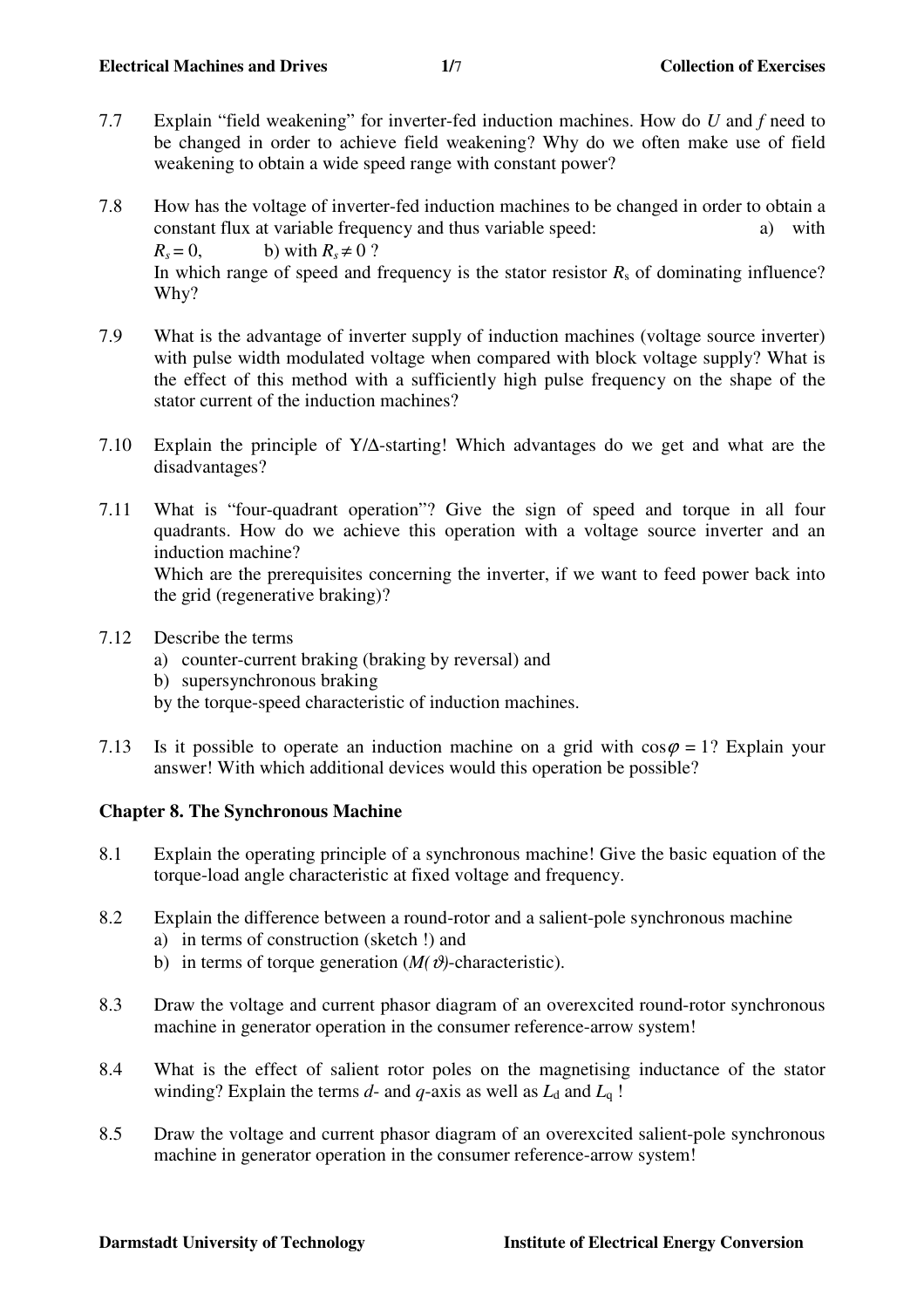- 8.6 What is the definition of the load angle  $\vartheta$  in synchronous machines? Why does it not make sense to define a load angle with induction machines?
- 8.7 Draw qualitatively the voltage phasor diagram of the overexcited round-rotor synchronous machine in motor and generator operation (consumer reference-arrow system) and label the load angle. Determine from the sign of the load angle and from the round-rotor machine power equation  $(R_s = 0)$  the direction of energy flow.
- 8.8 Explain graphically for the example of a round-rotor machine voltage phasor diagram (consumer reference-arrow system,  $R_s = 0$ ) the terms "overexcited", "underexcited", "motor" and "generator" operation (4 different cases) !
- 8.9 Why is a capacitor bank connected in parallel to an induction machine generator operating in an isolated grid, whereas no capacitor bank is required with isolated synchronous generators?
- 8.10 Explain phase shifter operation of a synchronous machine using the phasor diagram (consumer reference-arrow system,  $R_s = 0$ )! What are phase shifters used for? How big is the shaft power?
- 8.11 An unexcited synchronous machine is running at a grid without any mechanical load (no power consumption or generation, machine is assumed to have no losses). Draw the phasor diagram. Who is providing the necessary magnetisation of the machine?
- 8.12 Draw the phasor diagram of a permanently short-circuited synchronous machine running at rated speed, if the rotor is excited with rated current  $I_{fN}$ 
	- a) for  $R_s = 0$ ,
	- b) for  $R_s \neq 0$ .

When is it allowed to neglect the stator resistance  $R_s$  and still get an accurate phasor diagram, at low or at high speed? Why?

- 8.13 How does the torque of a grid-connected round-rotor synchronous machine change with increasing mechanical load in motor and generator operation (formula)? Why does it show a pull-out torque?
- 8.14 Discuss the quasi-static stability of the grid-connected round-rotor synchronous machine using the steady-state  $M(\theta)$  characteristic!
- 8.15 Why is the synchronous machine in stable operation conditions often compared with a non-linear torsion spring? How do we determine the equivalent torsion spring constant  $c_{\theta}$ ? Is this "spring" stiffer at small or at big load and at small or at high field current *If* ? Does it make sense to compare a synchronous generator in isolated operation with a torsional spring?
- 8.16 Why has the load angle of a synchronous machine, operated at a fixed voltage, a tendency to oscillate? How does the load torque effect the eigenfrequency of the synchronous machine? How big is this eigenfrequency roughly at no load and at rated torque?
- 8.17 Why are big industrial sites with many inductive consumers (e.g. many induction machines) often equipped with synchronous machines to compensate the reactive load? What would be alternative countermeasures?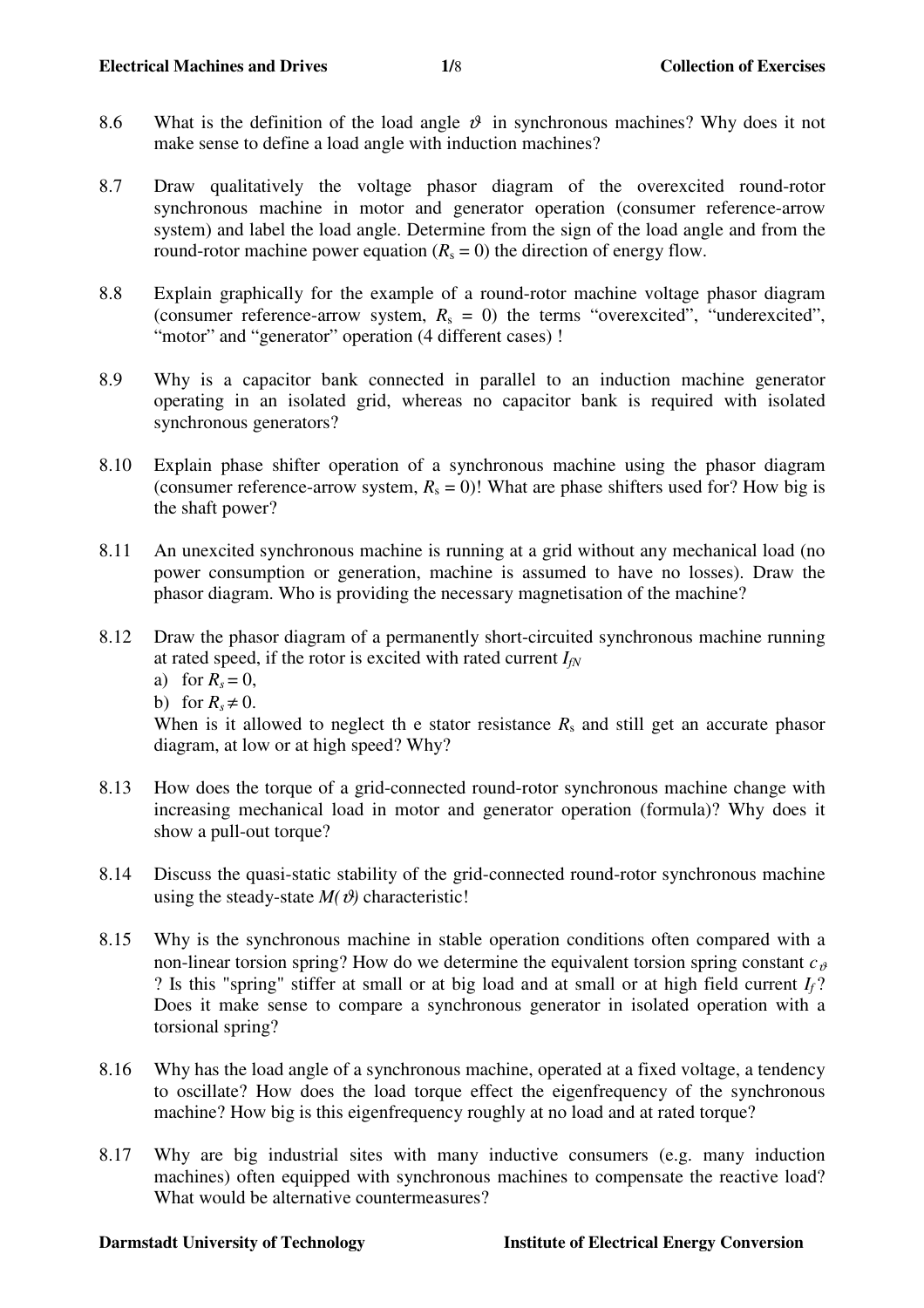- 8.18 Explain the operation of a reluctance machine as a special case of a unexcited gridconnected salient-pole synchronous machine (motor/generator operation, pull-out torque)!
- 8.19 Sketch the  $M(\mathcal{D})$ -characteristics of the synchronous reluctance machine for generator and motor operation!
- 8.20 Due to technical improvements, many older power stations generators are nowadays refurbished to increase the efficiency. Discuss the effect of an efficiency increase of 0.3% of a 750 MW turbo generator! By which value is the on-site heat dissipation per year (in kWh) reduced?
- 8.21 Sketch the  $M(\theta)$ -characteristics of a salient-pole synchronous machine for motor/generator operation! Which load angle range is stable (pull-out load angle)? What does this characteristic look like, if the excitation is turned off? Which range is now stable (pull-out load angle)?
- 8.22 Draw the characteristic  $U_s(I_s)$  of a synchronous generator in isolated operation at a constant excitation (hence, without voltage control) and resistive load, as well at pure capacitive and inductive load!
- 8.23 The synchronous generated voltage  $U_p$  can be included in the equivalent circuit of the synchronous machine as an internal voltage source. In which state of operation can this voltage directly be measured directly at the machine terminals?
- 8.24 Use the phasor diagram of a round-rotor synchronous machine  $(R_s = 0)$  in isolated generator operation with constant excitation to explain why pure capacitive load will lead to terminal voltages higher than at no-load! Discuss the related phenomenon of self-excitation of idle, non-excited synchronous generators feeding long, open ended lines!

# **9. Electrically and Permanent Magnet Excited Synchronous Machines**

- 9.1 Sketch the no-load and short-circuit characteristics of a synchronous machine? How are they determined by measurement?
- 9.2 How is the saturated synchronous reactance determined considering saturation due to noload excitation  $I_m$ ? Which voltage can be measured at the open terminals of a rotating synchronous machine with no-load excitation and rated speed?
- 9.3 What is the "no-load short-circuit" ratio? What is the definition of the synchronous reactance? Explain its value for the saturated and the unsaturated synchronous machine (sketch) !
- 9.4 Why is the open-circuit characteristic of synchronous machines saturated, whereas the short-circuit characteristic is not saturated?
- 9.5 Is a large synchronous reactance at grid operation an indication for high overload capability (large stability margin), if the excitation and therefore the synchronous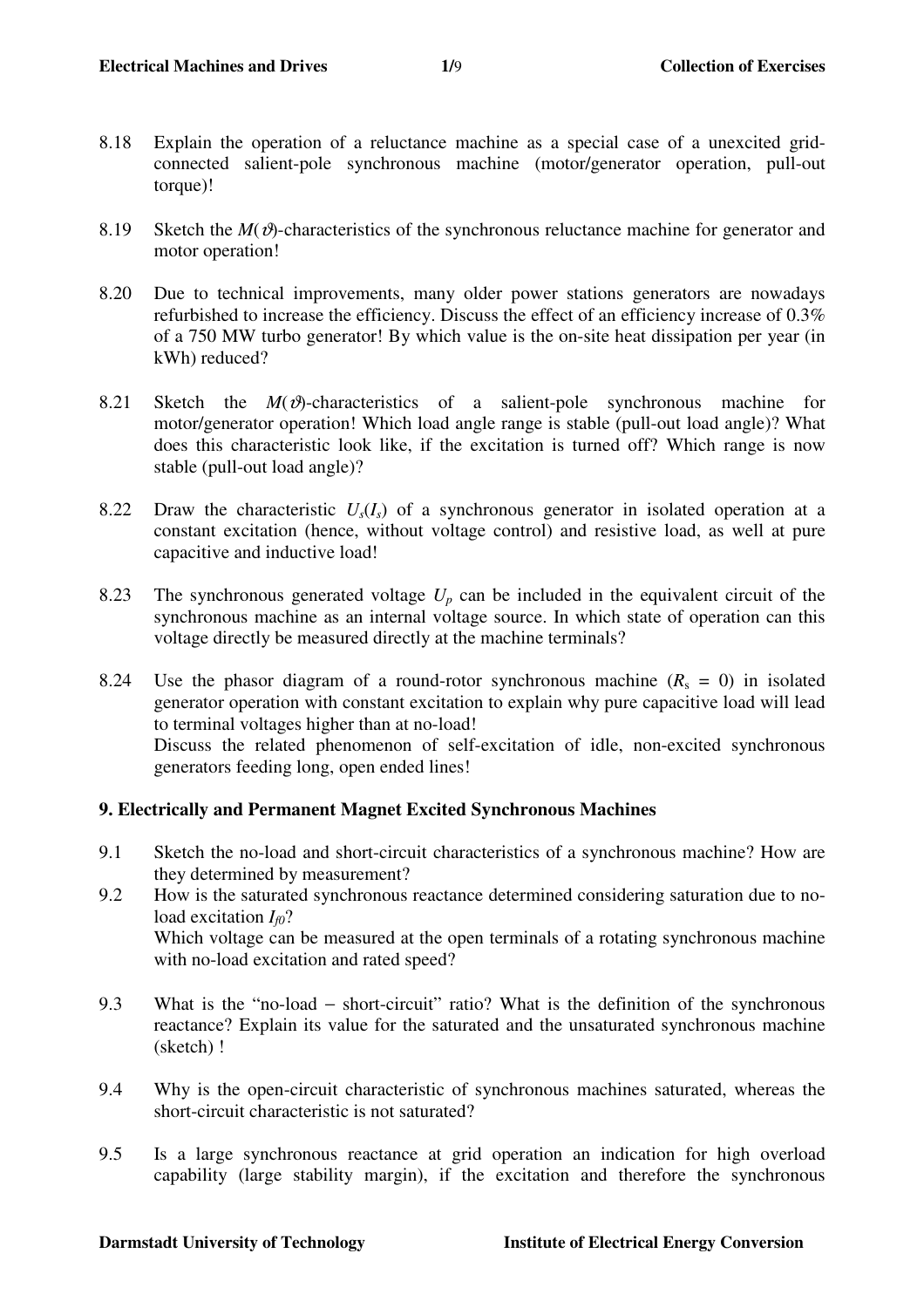generated voltage is kept constant? Explain your answer using the  $M(\vartheta)$ -curve of a roundrotor synchronous machine  $(R_s = 0)$  !

- 9.6 Which excitation techniques are common with synchronous machines? Draw simple circuit sketches! Discuss advantages and disadvantages of the various possibilities!
- 9.7 What is high-speed excitation and what is it needed for? What is the ceiling voltage? What is the aim of high-speed de-excitation? How is it realised?
- 9.8 What is the purpose of the damper cage of a synchronous machine? Does a synchronous machine always need a damper cage, both at grid and isolated operation?
- 9.9 How does the eigenfrequency of a grid-connected oscillating synchronous machine change with/without a damper cage? How big is the eigenfrequency roughly?
- 9.10 Name permanent magnet materials and discuss their properties !
- 9.11 How is the magnetic operating point of a permanent magnet machine determined?
- 9.12 Describe the operating principle of a synchronous machine with rotor position control!
- 9.13 Why do you get maximum torque from synchronous machines when using  $I_q$ -current? Give a phasor diagram!

## **Chapter 10. Dynamic Performance of Synchronous Machines**

- 10.1 For rapidly changing currents (loads) at constant speed the synchronous machine is described as 3 winding transformer in the *d*-axis and as a 2 winding transformer in the *q*axis, additionally to the rotary voltage induction.
	- a) Why can this transformer effect be omitted during steady-state synchronous operation, where currents are changing sinusoidally with synchronous frequency?
	- b) Which windings are "involved" in the 3-, which are involved in the 2-winding transformer?
	- c) Draw equivalent circuits for these transformer configurations!
- 10.2 Explain the terms "transient" and "subtransient" reactance using the *d*-axis transformer equivalent representation of the synchronous machine? Give typical per unit values!
- 10.3 Why does the *q*-axis only have a subtransient, but no transient reactance? Determine the subtransient reactance of the *q*-axis from the 2-winding equivalent transformer!
- 10.4 Name typical orders of magnitude of the different reactances of synchronous machines in p.u.-values! Which reactances are the smallest and why?
- 10.5 Give an approximate formula for the calculation of the magnitude of the sudden shortcircuit current of synchronous machines with damper cage! Is the sudden short-circuit current larger than the steady-state short circuit current? If so, why and by typically which value?
- 10.6 When does the sudden short-circuit need to happen with respect to the terminal voltage to cause the maximum current amplitude? When does it need to happen to cause the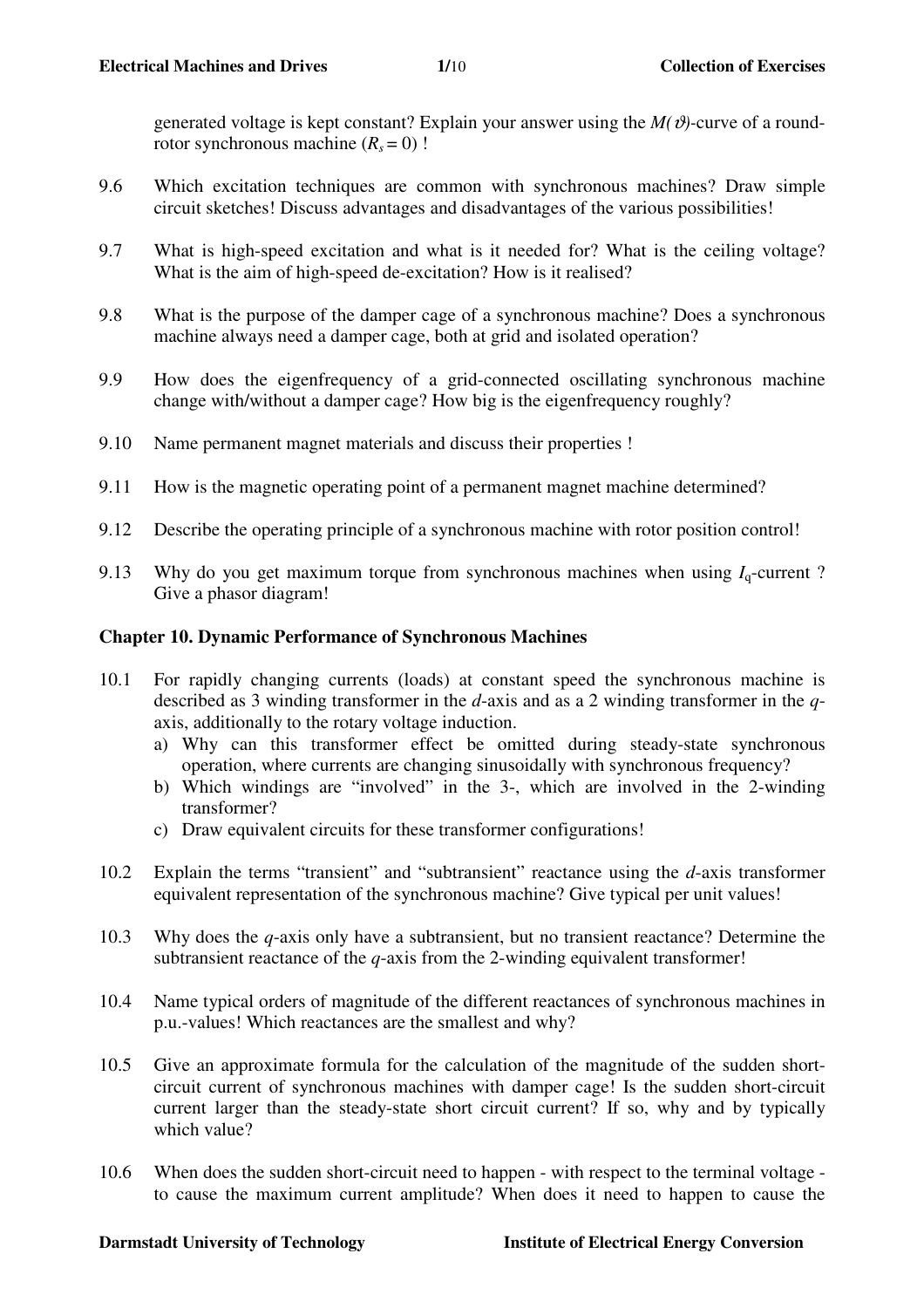minimum current amplitude? Why is it inevitable in case of three-phase machines that at least one phase will suffer from (nearly) maximum short circuit current amplitude?

## **Chapter 11. DC Machines**

- 11.1 Explain the operating principle of a dc machine! Which machine components are needed?
- 11.2 How does the mechanical rectification of the induced armature ac voltage work in dc machines? How do we achieve a rectified armature voltage with almost no residual ripple? How big is the frequency of this ripple voltage? What are physical reasons for this (small) ripple in the armature voltage?
- 11.3 How big is the frequency of the ac magnetisation of the rotating iron core? What is the effect of this ac magnetisation? Why has the rotor iron core to be laminated?
- 11.4 Name the basic formulas of the dc machine: induced voltage, electromagnetic torque, terminal voltage for motor and generator operation!
- 11.5 Sketch the distribution of the air gap field of an uncompensated dc machine without interpole windings for  $I_f > 0$  at a) no load  $(I_a = 0)$  and b) at load  $(I_a > 0)$  over two pole pitches. Label the flux loss due to saturation in case b) caused by the armature reaction.
- 11.6 Sketch the (saturated) no-load characteristic  $U_0(I_f)$  of a dc generator at constant speed  $n =$ const. How can it be measured? Where is the magnetising field saturation mainly located in the iron core of dc machines?
- 11.7 What is "commutation" of dc machines? What are problems caused by commutation for the operation of dc machines? Explain the term "reactance voltage".
- 11.8 Describe the operation principle of inter-pole windings. Can we achieve almost sparkless commutation for any arbitrary combination of *n* and *I*a, hence for any speed and load?
- 11.9 Which are typical power limits for dc machines? Discuss these limits compared with squirrel-cage induction machines!
- 11.10 Describe the operating principle of the simplex armature lap and wave winding using coil sketches including the connection to the commutator! What are the electric differences between lap and wave windings? What are the consequences for technical applications?
- 11.11 How does the compensation winding of dc machines work (Sketch)? What are "first kind compensators"? What are they needed for? (Sketch)
- 11.12 Sketch the four basic connection options of dc machines! What are the field regulating resistor (field rheostat) and the starting resistor needed for?
- 11.13 Sketch the  $U(I_a)$  characteristic of a separately excited dc generator with and without compensation winding! How can it be measured?
- 11.14 How does self-excitation with shunt-wound dc generators work?
- 11.15 Sketch the *n(M)*-characteristic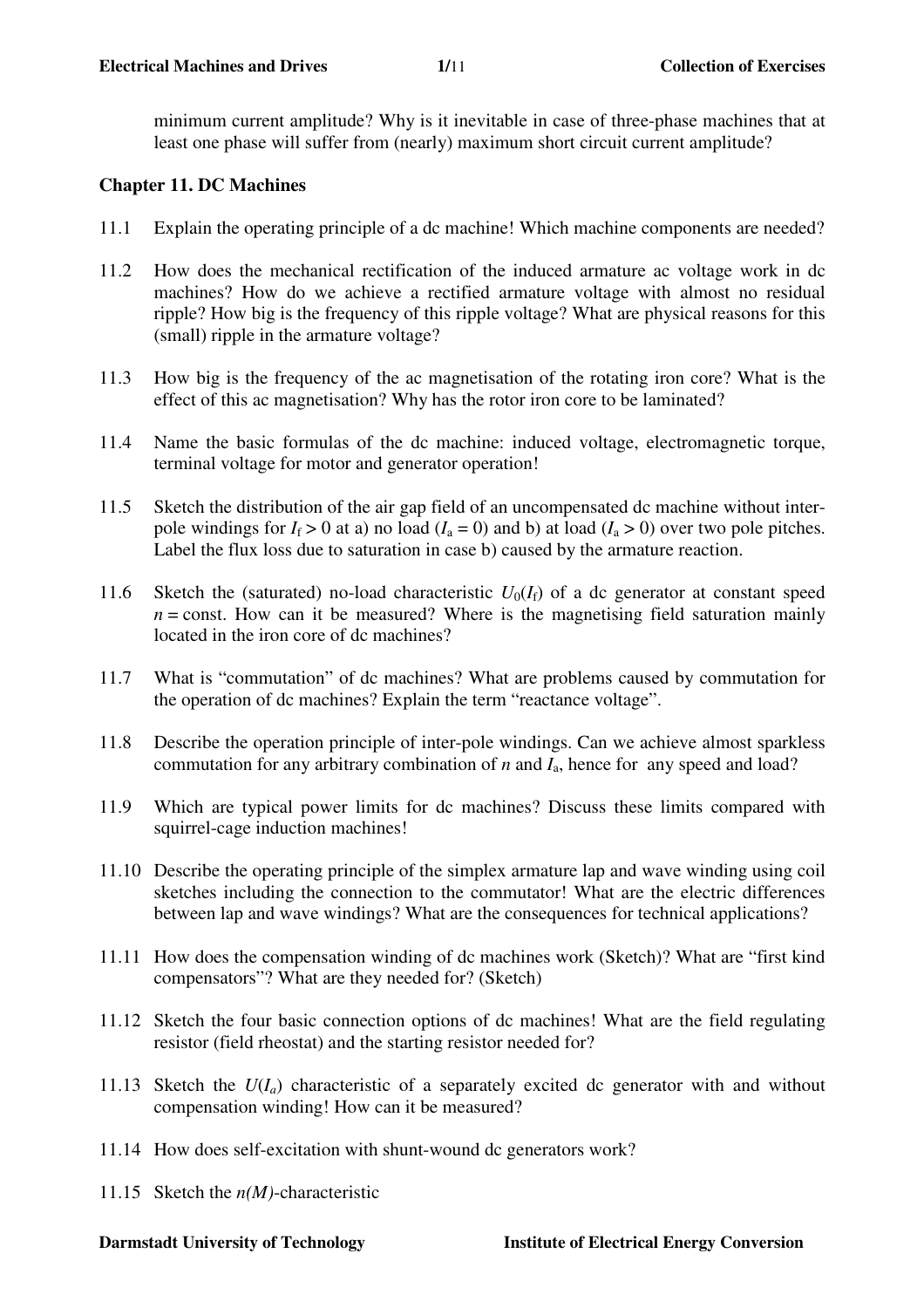- a) of a separately excited, compensated motor and
- b) of a series-wound motor.

Discuss at these two characteristics: motor reaction to unloading and the speed drop with increasing load!

- 11.16 Describe the quasi-static stability of a shunt-wound dc machine with the influence of armature reaction. What is the mathematical requirement for stability?
- 11.17 What is a *WARD-LEONARD*-converter ? What was/is it used for?
- 11.18 How can we achieve variable speed with dc machines by power electronics? Give examples by sketching the circuits!
- 11.19 Sketch the one-quadrant family of characteristics of a converter-fed, separately excited, compensated dc machine including field weakening operation.
- 11.20 At high speed, the reactance voltage needs to be limited to approximately which value, in order to limit spark generation? How do the corresponding characteristics look like: *M(n),*   $I_a(n)$ ,  $U(n)$ ,  $\Phi(n)$ , considering this effect?
- 11.21 How big is typically the voltage drop across the brushes of dc machines? How does voltage vs. current density in the brushes look like?
- 11.22 Explain "over-" and "under-commutation" of dc machines? Why can over-commutation cause instability of a separately excited motor?
- 11.23 Sketch the field lines of the inter-pole field of a dc machine schematically (two pole equivalent machine)! How does the ratio of number of turns per pole of the inter-pole winding  $N_{W,pole}$  and the armature winding  $N_{a,pole} = z/(8ap)$  of an uncompensated dc machine need to be chosen to obtain a positive inter-pole field in the inter-pole air gap?
- 11.24 Name typical limit values
	- a) for the reactance voltage for steady-state operation and intermittent operation (e.g. rolling mill applications),
	- b) the medium and the maximum permissible voltage between two commutator segments and
	- c) the steady-state current densities of the bush contact faces.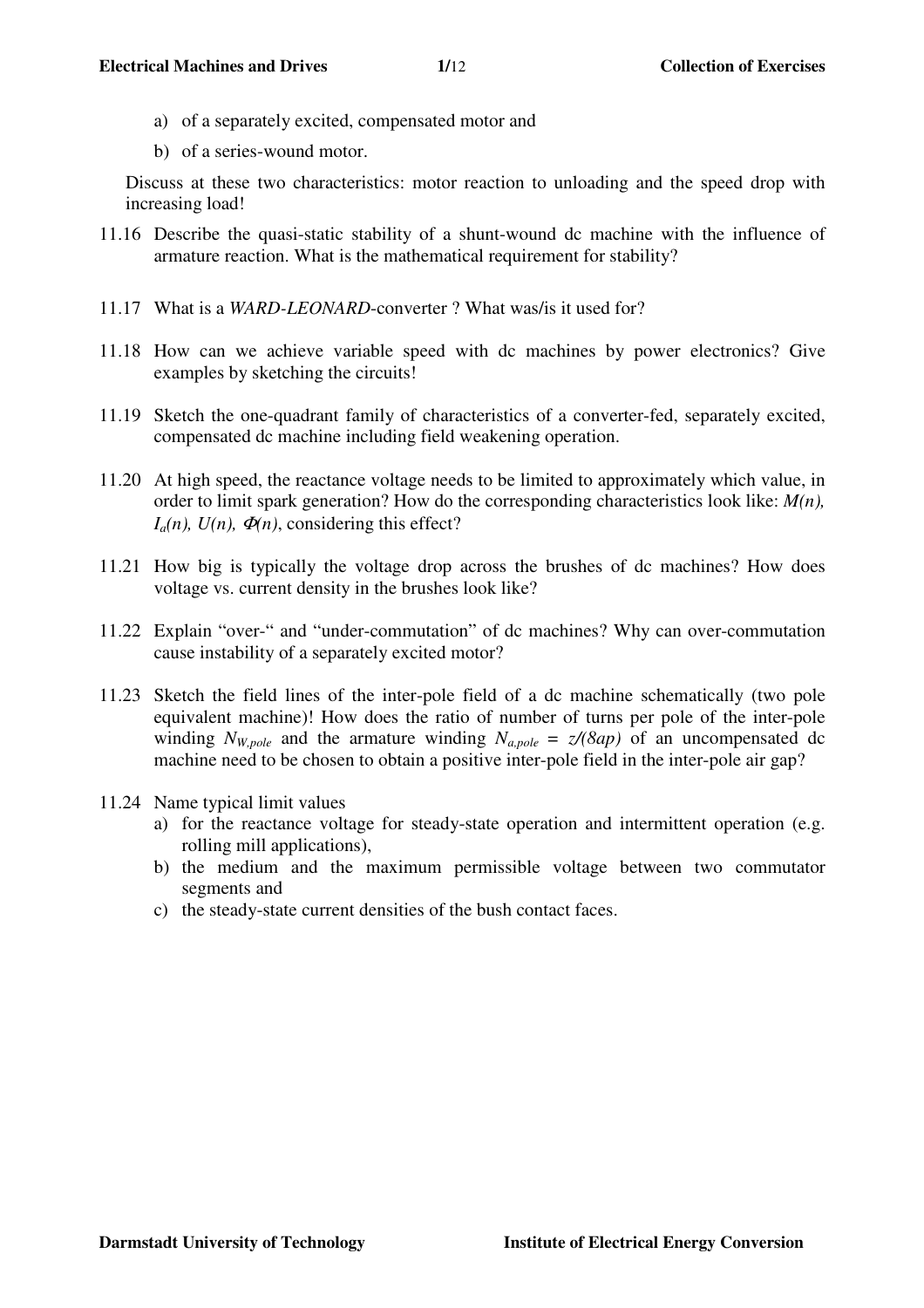## **Exercise 1.1: Three-phase winding of an induction motor**

Sketch the m.m.f.-curve for the given winding!

Winding data:

Winding type: double layer, chorded

 $2 \cdot p = 3$  (number of pole pairs)

 $Q<sub>s</sub> = 36$  (number of stator slots)

 $W/\tau_p = 5/6$  (short pitching)

1 turn per coil

The instantaneous values of the currents are (in arbitrary units):

$$
I_U = +1 \text{ unit}
$$
  

$$
I_V = -1 \text{ unit}
$$
  

$$
I_W = 0.
$$

## *Solution:*

 $I_{\text{U}} = -I_{\text{V}} = I$ ,  $I_{\text{W}} = 0$  (*I* : 1 unit measured in Ampere)  $q = Q/(2 \cdot p \cdot m) = 36/(6 \cdot 3) = 2$  $W/\tau_p = 5/6$  (short pitching)



Fig. 1.1-1: m.m.f.-curve in arbitrary units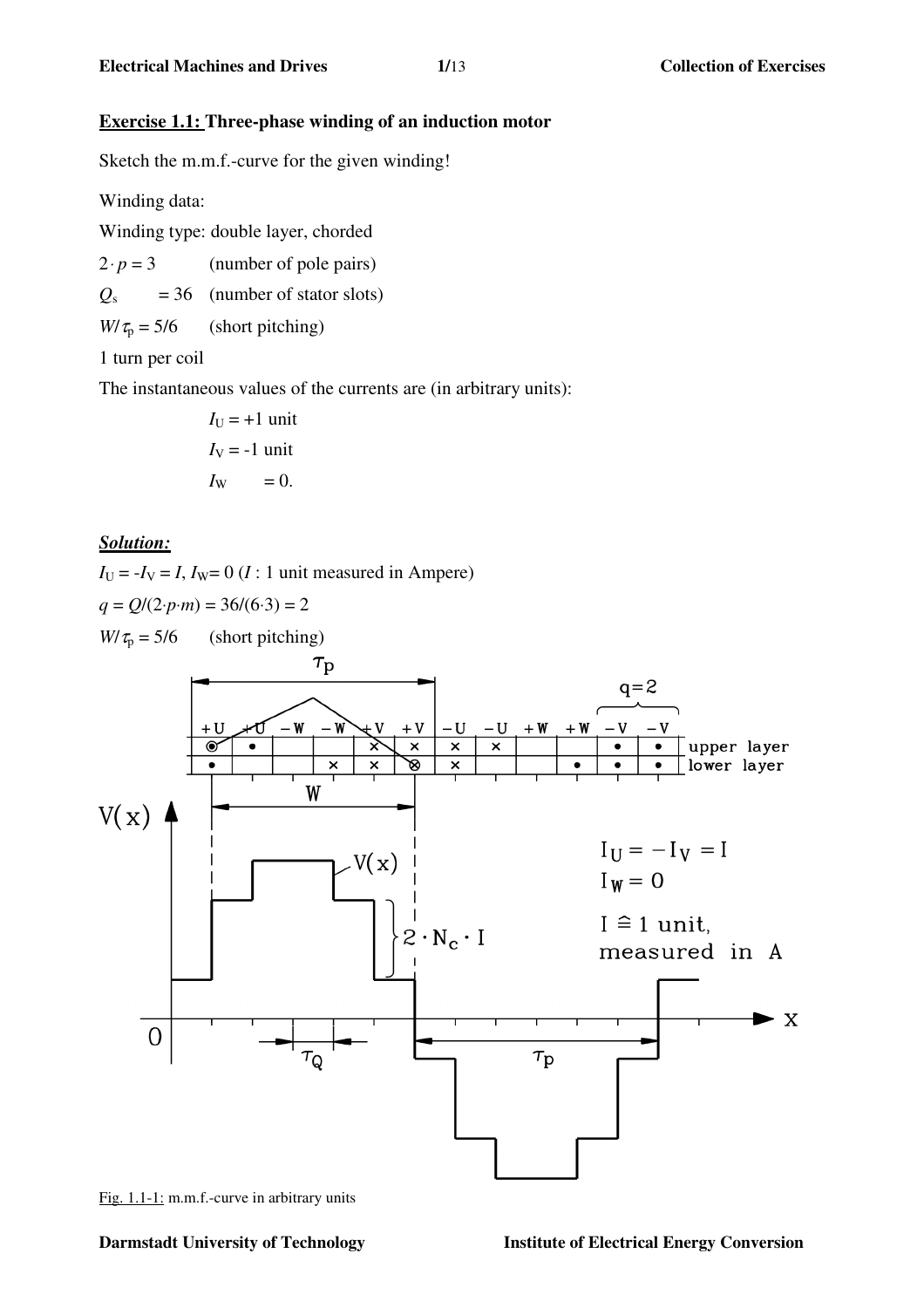## **Exercise 1.2: Three-phase winding of a standard induction motor**

### *Motor data:*

 $U_N$  = 380 V Y (nominal voltage, star connection)  $P_N$  = 15 kW (nominal output power)

 $2 \cdot p = 6$  (number of poles)

 $f_N$  = 50 Hz (nominal frequency)

data of stator core:

 $d_{si}$  = 200 (bore diameter),  $l_{fe}$  = 150 mm (length of core)

 $Q_s$  = 36 (number of stator slots)

Design a chorded double-layer winding with 5/6 short pitching! What is the number of turns per coil *N*c , if all coils of one phase are connected into series? Select air gap flux density amplitude between 0.9 and 1 T !

## *Solution:*

 $Q = 36$ , *W*/ $\tau_p = 5/6$ . By neglecting the primary voltage drop  $(R_s + X_{s0}) \cdot I_s$  the induced voltage  $U_h$ is equal to the supply phase voltage:

$$
U_{\rm h} = \frac{U_{\rm N}}{\sqrt{3}} = \frac{380 \text{V}}{\sqrt{3}} = 220 \text{V}
$$
  
\n
$$
\tau_{\rm p} = \frac{d_{si} \cdot \pi}{2 \cdot p} = 104,7 \text{ mm}, \quad d_{si} = 200 \text{ mm}, 2 \cdot p = 6, \qquad l_{\rm fe} = 150 \text{ mm}
$$
  
\n
$$
\nu = 1: k_{\rm w1} = k_{\rm p1} \cdot k_{\rm d1} = \sin\left(\frac{\pi}{2} \cdot \frac{W}{\tau_{\rm p}}\right) \cdot \left(\frac{\sin(\frac{\pi}{6})}{q \cdot \sin(\frac{\pi}{6 \cdot q})}\right) = 0.966 \cdot 0.966 = 0.933, \quad q = 2, \quad \frac{W}{\tau_{\rm p}} = \frac{5}{6}
$$
  
\n
$$
U_{\rm h} = \sqrt{2} \cdot \pi \cdot f \cdot N_{\rm s} \cdot k_{\rm w} \cdot \frac{2}{\pi} \cdot \tau_{\rm p} \cdot l_{\rm fe} \cdot \hat{B}_{\delta,1} \Rightarrow N_{\rm s} \cdot \hat{B}_{\delta,1} = 106,1 \frac{\text{Vs}}{\text{m}^2}, \qquad f = 50 \text{Hz}
$$

 $f = 50$ Hz m π For good utilisation of iron, the air-gap induction has to be between 0.9 ... 1 T, so e.g.

 $\hat{B}_{\delta,1} \approx 0.95 \text{ T}$ . An air-gap induction of  $\hat{B}_{\delta,1} \approx 0.95 \text{ T}$  leads to induction in the teeth of  $B_d = 2 \cdot \hat{B}_{\delta,1} \approx 1.9 \text{ T}$ , the value when saturation of iron occurs.

Selection of number of turns per coil:

 $\Rightarrow N_c = 106.1/0.95 = 111.75$ ,  $N_s = 2p \cdot q \cdot N_c/a$ . With series connection  $a = 1$  we get:

In case of  $N_c = 9$ :  $N_s = 108$  and  $\hat{B}_{\delta,1} = 0.98$  T

In case of  $N_c = 10$ :  $N_s = 120$  and  $\hat{B}_{\delta,1} = 0.88$  T. To get the higher field amplitude,  $N_c = 10$  is chosen.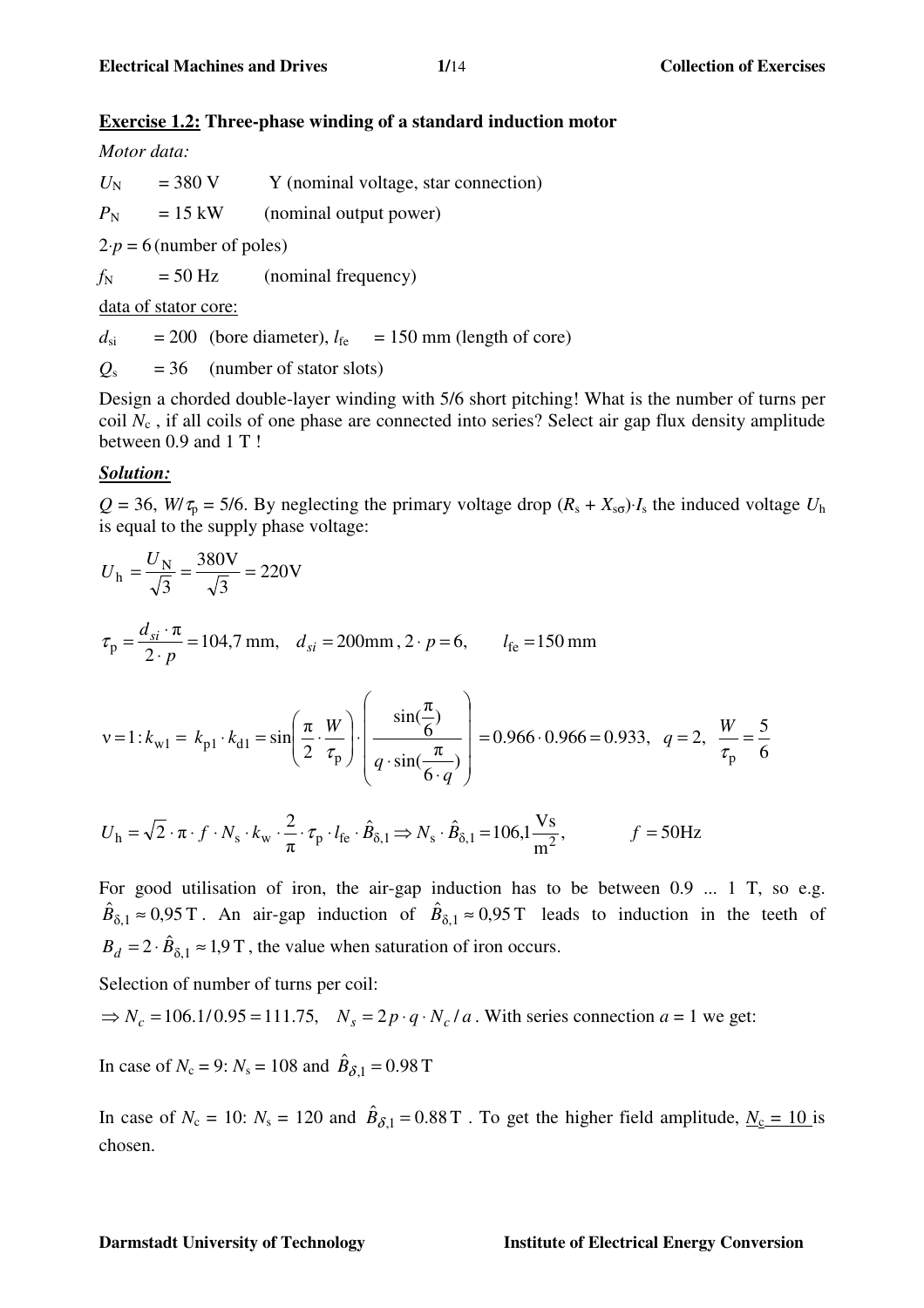# **Exercise 1.3: Three-phase winding for a synchronous emergency generator**

Fig.1.3-1 shows the plan for a three-phase winding. It is the cut-out over two pole pitches.



Fig. 1.3-1: Plan for a three-phase two-layer winding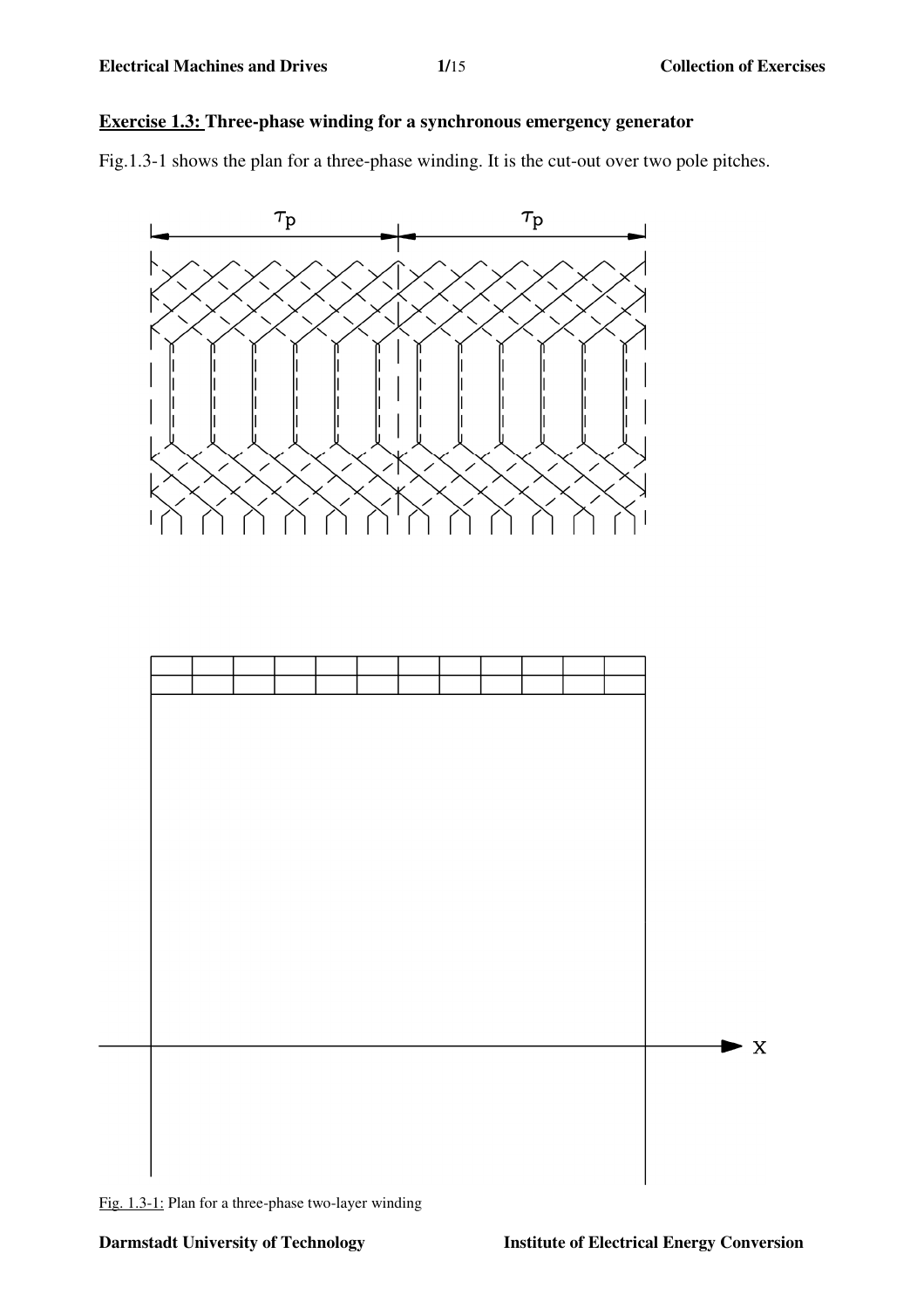- 1) What is the number of slots per pole and phase *q*?
- 2) What is the type of winding:
	- single-layer or double-layer winding?
	- short-pitch or full-pitch winding?
- 3) To obtain a three-phase winding, the coils has to be connected. Draw the wiring of the coils into the plan. Make sure, that a three-phase winding with the terminals U-X, V-Y, W-Z is obtained!
- 4) What is the instantaneous value for the phase currents if the current in phase U is zero? Draw the current distribution for this moment into the band below the plan of the three-phase winding!
- 5) Draw the m.m.f. curve corresponding to the current distribution into the diagram Fig. 1.3-1 below the phase band.
- 6) The number of poles of the emergency generator is 12. What is the number of stator-slots ?

### *Solution:*

- 1) The number of slots per pole and phase is  $q = 2$ .
- 2) Winding type: double layer short-pitch:  $W/\tau_p = 5/6$
- 3) In case of star connection the terminals X, Y and Z have to be connected as a star point. The connection of the coils has to be done that way that north and south pole are achieved.
- 4) The instantaneous value of the current in phase U is zero  $\Rightarrow I_v = -I_w = \frac{\sqrt{3}}{2} \hat{I}$ 2  $\Rightarrow I_{\rm v} = -I_{\rm w} = \frac{\sqrt{3}}{2}\hat{I}$ .





Fig. 1.3-2: Instantaneous current values Fig. 1.3-3: Influence of slot opening on m.m.f.

- 5) The magneto-motive force curve (m.m.f. curve) is:  $V(x) = \int A(x) \cdot dx$ . If the influence of slot opening is neglected (Fig. 1.3-3), the m.m.f. "jumps" in the centre of the each slot with the corresponding slot *Ampere* turns  $Θ$ <sub>0</sub> (solution see Fig. 1.3-4).
- 6) *Q* = 2⋅*p*⋅*q*⋅*m* = 12⋅2⋅3 = 72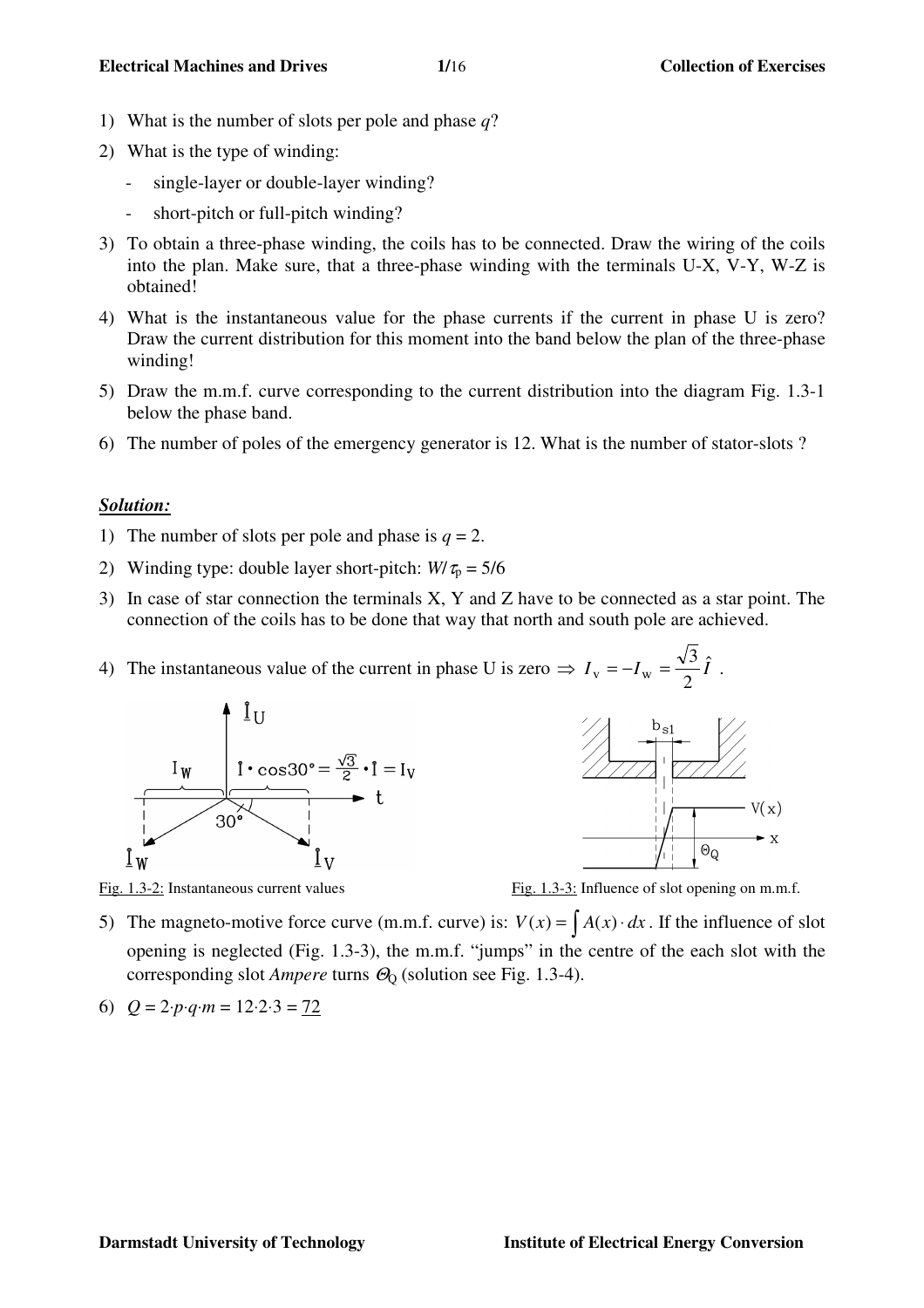

Fig. 1.3-4: Completed plan for a three-phase two-layer winding and m.m.f. distribution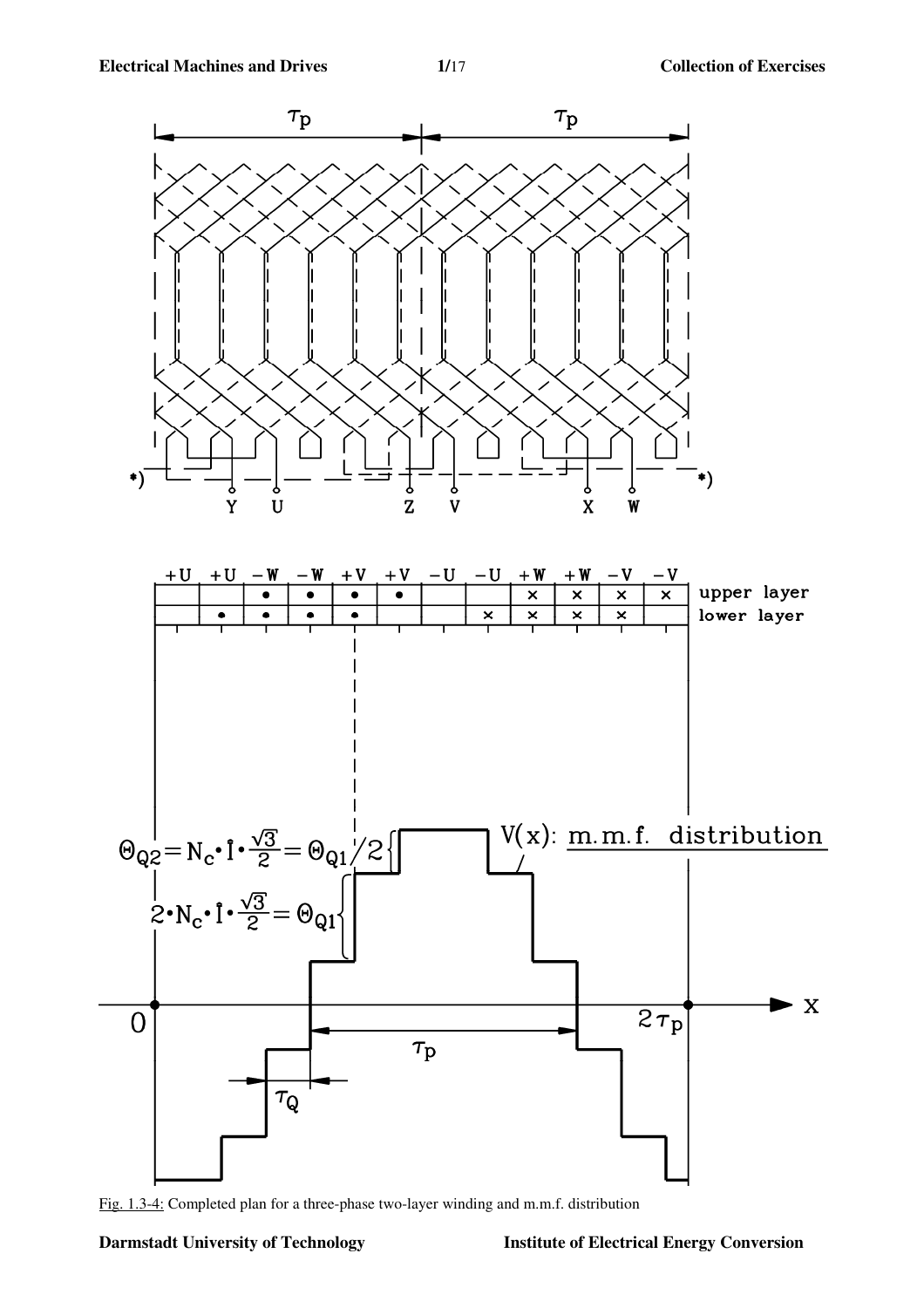## **Exercise 1.4: Three-phase winding for a low-speed bulb-type synchronous hydro-generator**

The winding data for the synchronous hydro-generator are:

*q* = 2 (number of slots per pole and phase)

 $W/\tau_p = 5/6$  (chorded winding)

- 1) The instantaneous value for the current in phase U is  $I_U = I_{max} = \sqrt{2} \cdot I_{rms}$ . What is the value for the corresponding currents in phases V and W? Draw the full-scale m.m.f. curve for the given winding and the instantaneous value of the currents over two pole pitches!
	- a) Draw the instantaneous current distribution into a planar slot band per one pole pitch !
	- b) Draw the m.m.f.  $V(x)$  obtained from the current distribution from a)! Neglect the influence of slot opening.

Recommended scale:

- Slot pitch  $\tau_0 \Leftrightarrow 1$ cm
- Scale for the m.m.f. curve  $\Theta_{O,\text{max}} = 2 \cdot \sqrt{2} I_{rms} \cdot N_c \Longleftrightarrow 1 \text{ cm}.$
- 2) What is the value of the amplitude of the m.m.f. curve (in per unit)? Compare this value with the amplitude of *FOURIER* fundamental !
- 3) Describe with your own words
	- a) the effect of the short-pitching on the m.m.f. curve which can be seen in m.m.f.  $V(x)$  of 1b),
	- b) the effect of short-pitching on the voltage induced by a rotating magnetic field !
- 4) Draw the phasor diagram of the voltages in the coil sides of one coil group of phase U, induced by the rotating magnetic field, for the given winding. Deduce the equation of the distribution factor  $k_{d1}$  from this phasor diagram.

### *Solution:*

1) Three-phase winding of double layer type:

 $I_U = I_{max} = \sqrt{2} \cdot I_{rms} = \hat{I} \rightarrow I_V = I_W = -0.5 \cdot \sqrt{2} \cdot I_{rms}$  short - pitching : W/ $\tau_p = 5/6$ 

 $I_W$ <br> $I_W$  =  $I_W$  =  $-1 \cdot \cos 60^\circ$ <br> $I_V$ <br> $I_V$  =  $I_W$  =  $-1 \cdot \cos 60^\circ$ 

Fig. 1.4-1: Instantaneous current values

Solution for m.m.f. distribution and slot current distribution see Fig. 1.4-2.

2) 
$$
\hat{V} = (\frac{1}{2} + \frac{1.5}{2} + \frac{1}{2}) \cdot \Theta_{Q,\text{max}} = \frac{1.75 \cdot \Theta_{Q,\text{max}}}{2}
$$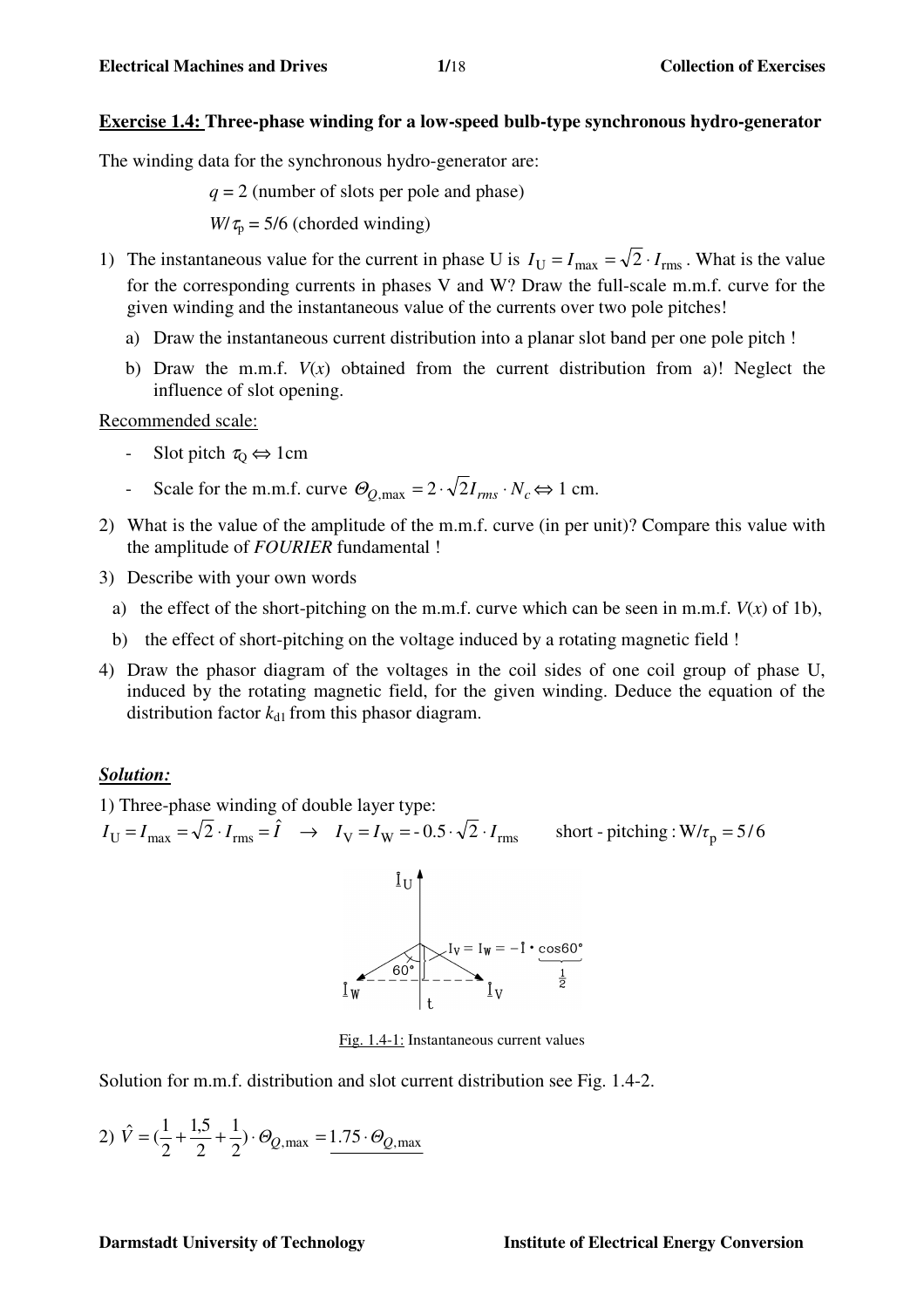

Fig. 1.4-2: Distribution of slot ampere turns (above) and m.m.f. distribution (below) for instantaneous current values of Fig. 1.4-1

$$
\Theta_{Q,\text{max}} = 2 \cdot I_{\text{rms}} \cdot \sqrt{2} \cdot N_{\text{c}} \Rightarrow \hat{V} = 3.5 \cdot \sqrt{2} \cdot I_{\text{rms}} \cdot N_{\text{c}}
$$

 with : π In comparison to amplitude of fundamenta l wave :  $\hat{V}_s = \frac{\sqrt{2}}{I} \cdot \frac{m_s \cdot N_s \cdot k_w}{I} \cdot I_{rms}$ *p*  $\hat{V}_s = \frac{\sqrt{2}}{2} \cdot \frac{m_s \cdot N_s \cdot k_w}{2}$ 

$$
k_{\rm w} = k_{\rm p} \cdot k_{\rm d} = 0.966 \cdot 0.966 = \underline{0.933}
$$
  

$$
N_{\rm s} = 2 \cdot p \cdot q \cdot \frac{N_{\rm c}}{a}
$$

 $a = 1$  (series connection)

we get 
$$
\Rightarrow \hat{V}_s = \frac{\sqrt{2}}{\pi} \cdot \frac{3 \cdot N_c \cdot k_w \cdot 2 \cdot q}{1} \cdot I_{rms} = 3.56 \cdot \sqrt{2} \cdot N_c \cdot I_{rms}
$$

1.018 bigger than the value of  $\hat{V}$ ! 3.5 Result : The amplitude of the fundamenta l wave  $\hat{V}_s$  is  $\frac{3.56}{3.5}$  = 1.018 bigger than the value of  $\hat{V}$ 

3 a) By short-pitching the shape of the m.m.f. curve becomes more sinusoidal.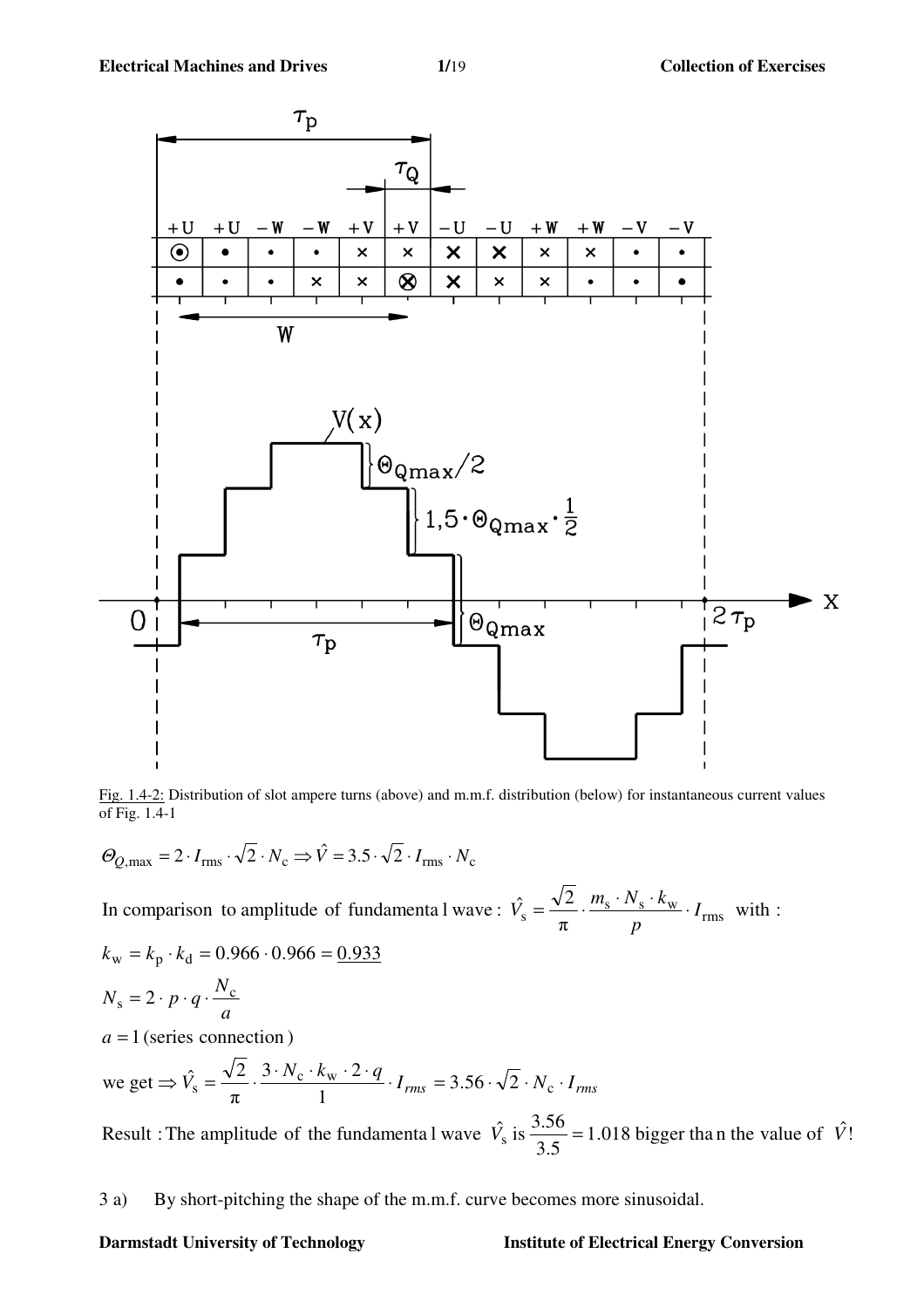b) By short-pitching the voltage amplitudes, induced by higher harmonics, will be reduced. 4)



Fig. 1.4-3: Voltage phasors in the two series-connected adjacent coils of coil group U and their sum

$$
\sum \underline{U}_{i,c} = \underline{U}_{i,c,slot1} + \underline{U}_{i,c,slot2}
$$
\n
$$
k_{d,1} = \frac{\sum \underline{U}_{ic}}{\sum |\underline{U}_{ic}|} = \frac{\sqrt{(1 + \cos \alpha_Q)^2 + (\sin \alpha_Q)^2}}{2} = \frac{\sqrt{(1 + \cos(\pi/6))^2 + (\sin(\pi/6))^2}}{2} = \frac{\sqrt{(1 + \sqrt{3}/2)^2 + (1/2)^2}}{2} = 0,5 \cdot \sqrt{(1,866)^2 + (1/2)^2} = \frac{0.966}{2}
$$

Compared with formula from text book (for fundamental  $v = 1$ , we get in accordance:

$$
k_{\mathrm{d},v} = \frac{\sin\left(\frac{v \cdot \pi}{2 \cdot m}\right)}{q \cdot \sin\left(\frac{v \cdot \pi}{2 \cdot m \cdot q}\right)} = \frac{0.966}{0.966 \quad (m = 3, \ q = 2)}
$$

### **Exercise 1.5: Deflection magnet for a particle accelerator**

The *German Society for Research on Heavy Ions (Gesellschaft für Schwerionenforschung (GSI))* in *Darmstadt* has a big dipole-magnet for the targeted deflection of the ion beam of charged heavy ions.

The data for the magnet are:

Nominal current  $I_N = 2500$  A (DC)

Maximum Voltage  $U_{\text{max}} = 600$  V.

Due to the high current density of  $18$  A/mm<sup>2</sup> the conductors of the magnet are directly-cooled with water. The flow rate of water is 520 l/min at 21 bar. The axial cross section of the magnet with geometrical magnet data is shown in Fig. 1.5-1.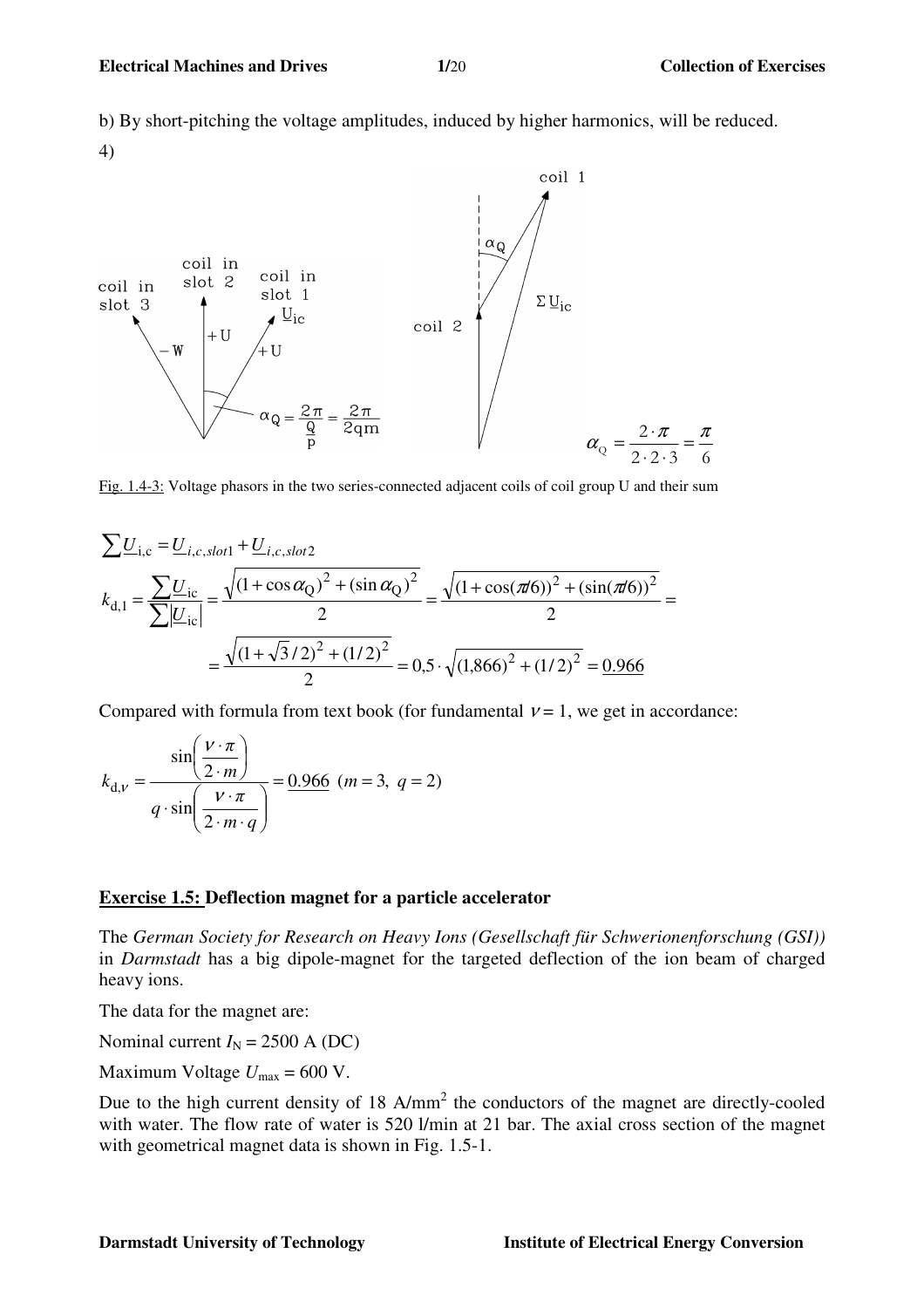

Fig. 1.5-1: Axial cross section of magnet in idealised shape. Lengths in mm. Fig. 1.5-2: Flux line path in iron

- 1) What is the value of the m.m.f.  $V_{\delta}$  in the air gap, if a homogenous magnetic air gap flux density of  $B_{\delta} = 1.66$  T has to be achieved? Estimate the required number of turns  $N_c$  for the windings? Neglect the magnetisation required for the back-iron.
- 2) How big is the air gap flux  $\Phi_{\delta}$ ?
- 3) By neglecting the leakage flux of the coils, the flux density in back-iron is  $B_{\text{Fe}} = 1.9$  T.
- a) The average length of flux lines in iron is  $\Delta_{\text{Fe}} = 1.2$  m. How is this value obtained?
- b) What is the value for the magnetisation of back-iron, if in accordance to  $B(H)$ -characteristic of the applied iron sheet  $H_{Fe}(B_{Fe}) = 12 \text{ kA/m}$ ? Is negligence of magnetisation for the backiron according to 1) acceptable?
- 4) What is the value of the total inductance of winding, if the coils of both poles are connected into series?
- 5) What is the value of the electrical resistance of excitation winding at 50 °C ( $\kappa_{C_{II}}(50^{\circ}\text{C})$  = 50⋅10<sup>6</sup> S/m)? The average length of turns is  $l_w = 4$  m.
- 6) What is the value for the required winding voltage and the resistive winding losses?

#### *Solution:*

1) 
$$
B_{\delta} = 1.66T
$$
  
\n $\delta = 2.250 \text{ mm} = 500 \text{ mm}$   
\n $V_{\delta} = H_{\delta} \cdot \delta = 1321656 \cdot 0.5 = 660828 \text{ A}$   
\n $H_{\delta} = \frac{B_{\delta}}{\mu_0} = \frac{1.66}{4 \cdot \pi \cdot 10^{-7}} = 1321.7 \frac{\text{kA}}{\text{m}}$   
\n $\oint \vec{H} \cdot d\vec{s} = H_{\delta} \cdot \delta + H_{\text{Fe}} \cdot \Delta_{\text{Fe}} = 2 \cdot N_c \cdot I \text{ with } H_{\text{Fe}} \cdot \Delta_{\text{Fe}} \approx 0 \rightarrow N_c = \frac{V_{\delta}}{2 \cdot I} = \frac{660828}{2 \cdot 2500} = 132.17$   
\n $\rightarrow N_c = 132 \text{ turns}$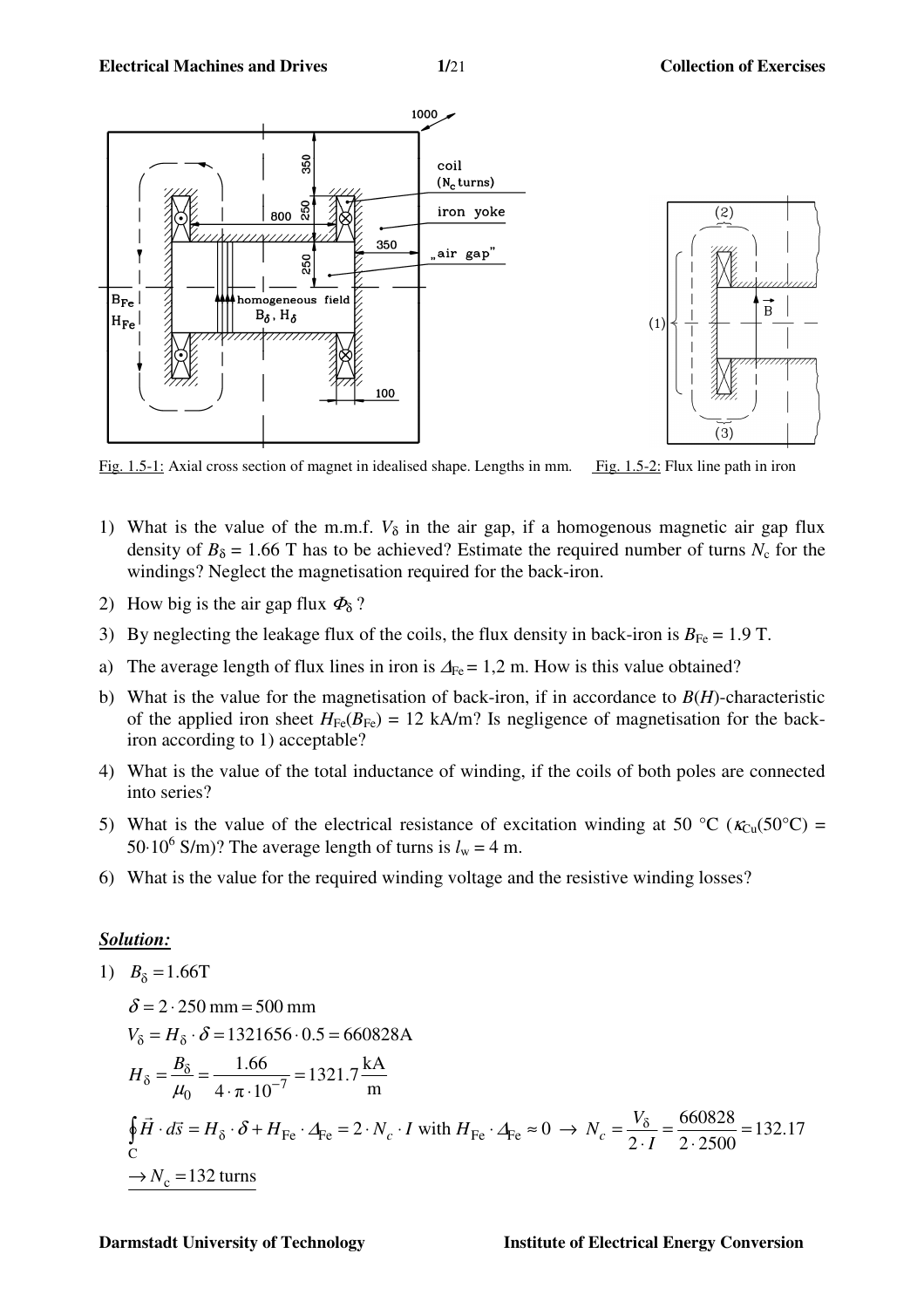2) 
$$
\Phi_{\delta} = \int_{A} \vec{B}_{\delta} \cdot d\vec{A} \approx B_{\delta} \cdot A_{\text{Pole}} = B_{\delta} \cdot b_{\text{p}} \cdot l_{\text{Fe}} = 1.66 \cdot 0.8 \cdot 1.0 \text{Wb} = \underline{1.328 \text{Wb}}
$$
  
 $b_{\text{p}} = 800 \text{mm}, l_{\text{Fe}} = 1000 \text{mm}$ 

3) a) Flux line in iron: According to Fig. 1.5-2 we get:

$$
\Delta_{fe} \cong (1) + (2) + (3) = (1000 + 100 + 100) \text{mm} = 1200 \text{mm}
$$

b) 
$$
B_{\text{Fe}} = 1.9T
$$

Constancy of magnetic flux between adjacent flux lines :  $\rightarrow \Phi_y = 0.5 \cdot \Phi_{\delta} = B_{\text{Fe}} \cdot A_{\text{Fe}}$ 

$$
A_{\text{Fe}} = b_{\text{Fe}} \cdot l_{\text{Fe}} = 0.35 \cdot 1.0 \text{m}^2 = 0.35 \text{m}^2, (b_{\text{Fe}} = 350 \text{ mm})
$$
  
\n
$$
B_{\text{Fe}} = 0.5 \cdot \Phi_{\delta} \cdot \frac{1}{A_{\text{Fe}}} = 0.5 \cdot 1.328 \cdot \frac{1}{0.35} \text{T} = 1.9 \text{T}
$$
  
\n
$$
H_{\text{Fe}} \cdot \Delta_{\text{Fe}} = 12000 \cdot 1.2 = 14400 \frac{\text{A}}{\text{m}} \cdot \text{m} = 14400 \text{A}
$$
  
\n
$$
\frac{V_{\text{Fe}}}{V_{\delta}} = \frac{14400}{660828} = 2.18\% \rightarrow \text{ negligible!}
$$

4)

$$
L = 2 \cdot p \cdot L_c, \quad L_c = \frac{\Psi_c}{I}
$$
  
\n
$$
\Psi_c = N_c \cdot \Phi_\delta \text{ (if leakage flux is neglected)}
$$
  
\n
$$
\Psi_c = 132 \cdot 1.328 = 175.3 \text{Vs}
$$
  
\n
$$
L_c = \frac{175.3}{2500} = 70.12 \text{mH}, \quad L = 2 \cdot 70.12 = \frac{140.24 \text{mH} = 0.14024 \text{H}}{140.24 \text{mH} = 0.14024 \text{H}}
$$

5)

$$
R = 2 \cdot p \cdot R_{c}
$$
  
\n
$$
R_{c} = \frac{1}{\kappa_{Cu}} \cdot \frac{N_{c} \cdot l_{w}}{q_{Cu}} = \frac{10^{-6}}{50} \cdot \frac{132 \cdot 4}{138.89 \cdot 10^{-6}} = 0.076 \Omega
$$
  
\n
$$
q_{Cu} = \frac{I}{J_{Cu}} = \frac{2500}{18} = 138.89 \text{ mm}^2, \left( J_{Cu} = 18 \frac{A}{\text{mm}^2} \right)
$$
  
\n
$$
R_{(50^{\circ}C)} = 2 \cdot 0.076 = \frac{0.152 \Omega}{}
$$

6)

$$
U = R \cdot I = 0,152 \cdot 2500 = 380.16 \approx \frac{380 \text{V} < 600 \text{V}}{2500} \quad \text{OK!}
$$
  

$$
P = U \cdot I = R \cdot I^2 = 0.152 \cdot 2500^2 = \frac{950.4 \text{kW}}{2500 \cdot 2500} \quad \text{OK!}
$$

Note:

Dissipation of heat due to these high resistive losses is only possible by direct water-cooling of conductors. With flow rate of 520 liters/m the temperature rise of water is 23 K.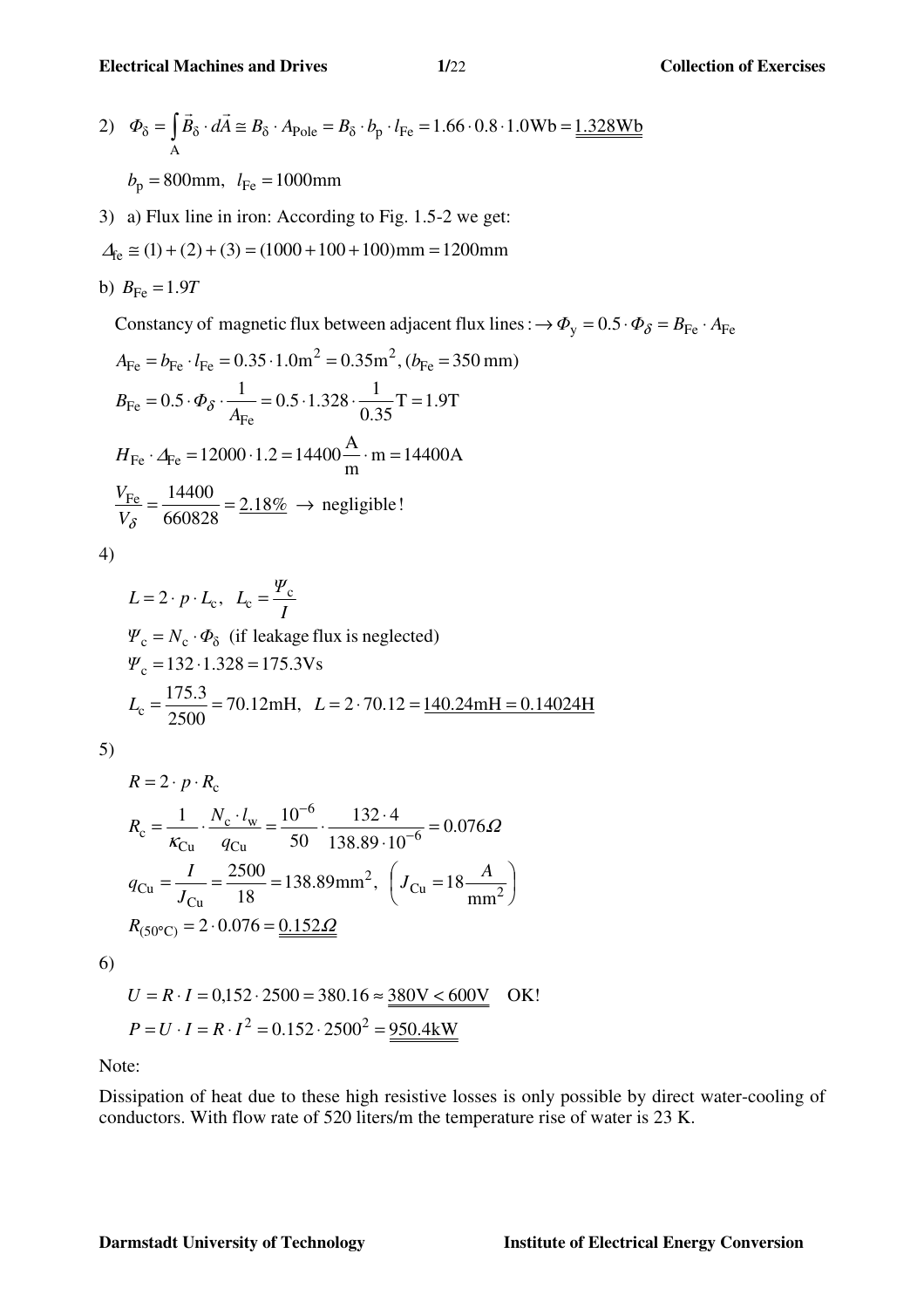## **Exercise 1.6: Single-phase generators for railway power supply**

The synchronous hydro-generators of the *Spullersee/Vorarlberg (Austria)* pumping power station for the *Austrian Federal Railways (Österreichische Bundesbahnen (ÖBB))* are singlephase generators. The data of the generators are:

$$
S_N = 16
$$
 MVA  
\n $U_N = 6300$  V  
\n $I_N = 2450$  A  
\n $f_N = 162/3$  Hz

 $n_N = 500/min$ 

The bore diameter of generators is 2.2 m, the axial length of core is 1540 mm. To obtain the winding of a single-phase generator, only the phases U and V are used, whereas phase W is missing. To gain a single phase winding, phase U and V are connected into series. The winding data is:

> type of winding: double layer *q* = 8 (slots per phase and pole)  $N_c = 1$  coil span: slot 1 to slot 21 *a* =1, series connection per phase

- 1) What is the number of pole pairs of generators?
- 2) Calculate the air gap pole flux of the fundamental wave.

The amplitude of rotor field is  $B_{p,\mu=1} = 1T!$ 

- 3) Evaluate the total number of turns *N* of single-phase stator winding !
- 4) Calculate the short-pitching  $W/\tau_0$  and the induced line-to-line voltage by usage of flux of 2)!
- 5) Due to the fact that the contour of rotor poles is not perfect the magnetic field in air gap has field wave harmonics with ordinal number 3, 5 and 7. The values of their amplitudes are listed below.



Fig. 1.6-1: Third flux density harmonic in air gap

$$
\frac{B_{p,\mu=3}}{B_{p,\mu=1}} = 0.15
$$
\n
$$
\frac{B_{p,\mu=5}}{B_{p,\mu=1}} = 0.08
$$
\n
$$
\frac{B_{p,\mu=7}}{B_{p,\mu=1}} = 0.05
$$

Calculate the values of the associated line-to-line induced voltages!

$$
\frac{U_{i,\mu=3}}{U_{i,\mu=1}} = ? \qquad \frac{U_{i,\mu=5}}{U_{i,\mu=1}} = ? \qquad \frac{U_{i,\mu=7}}{U_{i,\mu=1}} = ?
$$

6) Calculate the r.m.s. value of voltage harmonics with respect to total r.m.s. voltage value, using data of 5) !

#### **Darmstadt University of Technology Institute of Electrical Energy Conversion**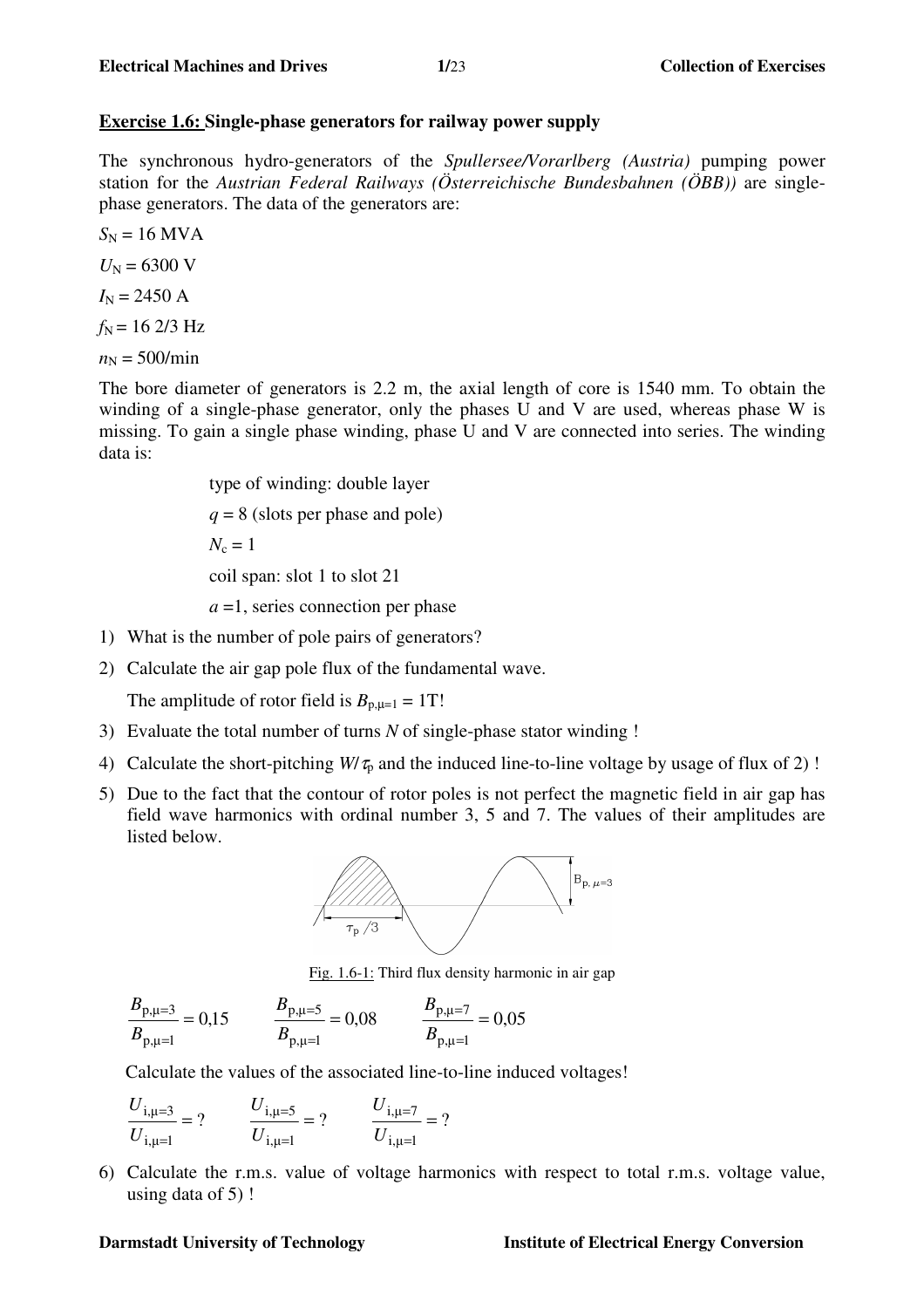*Solution:*

1) 
$$
f = n \cdot p \implies 2 \cdot p = \frac{2 \cdot f}{n} = \frac{2 \cdot 16,67}{500/60} = 4 \implies \frac{2p = 4}{2}
$$
  
\n2)  $\Phi_{\mu=1} = \frac{2}{\pi} \cdot \tau_p \cdot l \cdot B_{p,\mu=1}$   
\n $\tau_p = \frac{d s i \cdot \pi}{2 \cdot p} = \frac{2,2 \cdot \pi}{2 \cdot 2} = 1,728 \text{ m}, \quad l = 1,54 \text{ m}$   
\n $\Phi_{\mu=1} = \frac{2}{\pi} \cdot 1,728 \cdot 1,54 \cdot 1,0 = \frac{1,694 \text{ Wb}}{2}$ 

3) According to Fig. 1.6-2, we get for the single phase winding the total number of turns *N*:



Fig. 1.6-2: Generation of single phase winding out of three-phase winding scheme

$$
N_s = 2p \cdot q \cdot N_c / a = 4 \cdot 8 \cdot 1/1 = 32 \implies N = 2N_s = 2 \cdot 32 = 64
$$
  
(4)



Slots per pole :  $m \cdot q = 3 \cdot 8 = 24$  slots :

Coil span, counted in numbers of slots:  $W = 21 - 1 = 20$ .

$$
\frac{W}{\tau_{\text{p}}} = \frac{20}{24} = \frac{5}{6} = \frac{0.833}{24}
$$

The induced line-to-line voltage has to be determined acc. to Fig. 1.6-2, considering the phase shift between phases U and V:

$$
U_{i} = |\underline{U}_{iU} - \underline{U}_{iV}| = \sqrt{3} \cdot U_{iU} = \sqrt{3} \cdot \sqrt{2} \cdot \pi \cdot f \cdot N_{s} \cdot k_{w,1} \cdot \Phi_{\mu=1}
$$
  

$$
k_{p,\mu=1} = \sin\left(\frac{W}{\tau_{p}} \cdot \frac{\pi}{2}\right) = \sin\left(\frac{5}{6} \cdot \frac{\pi}{2}\right) = 0.9659, \ \ k_{d,\mu=1} = \frac{\sin\left(\frac{\pi}{6}\right)}{q \cdot \sin\left(\frac{\pi}{6 \cdot q}\right)} = \frac{0.5}{8 \cdot \sin\left(\frac{\pi}{6 \cdot 8}\right)} = 0.9556
$$

**Darmstadt University of Technology Music Energy Conversion Institute of Electrical Energy Conversion**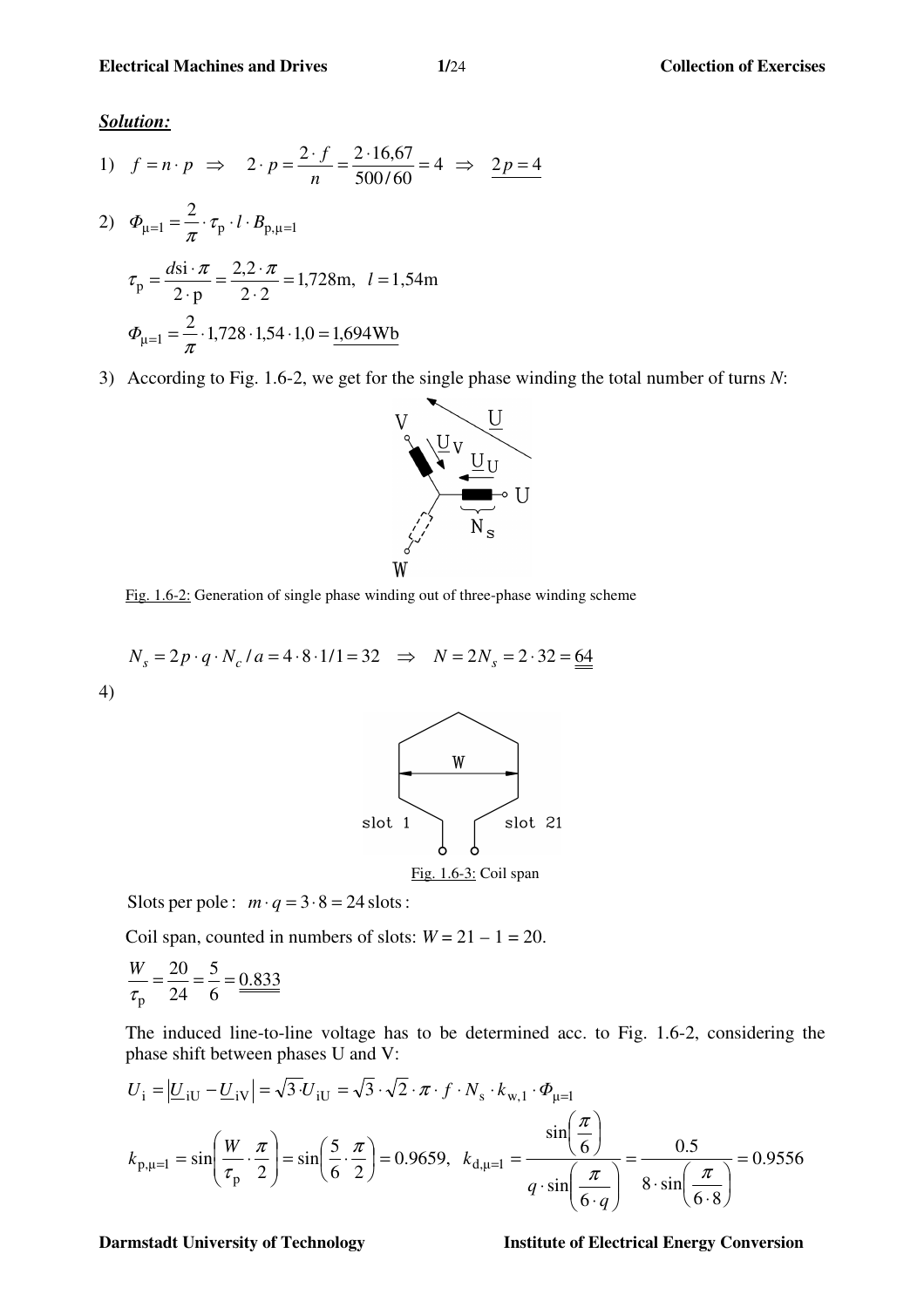$$
\Rightarrow k_{w,\mu=1} = k_{p,\mu=1} \cdot k_{d,\mu=1} = 0.923
$$
  

$$
U_{i,\mu=1} = \sqrt{3} \cdot \sqrt{2} \cdot \pi \cdot 16.66 \cdot 32 \cdot 0.923 \cdot 1.694 = \underline{6414V}
$$
  
5)



Fig. 1.6-4: Voltage phasors for the harmonics of  $1<sup>st</sup>$ ,  $3<sup>rd</sup>$ ,  $5<sup>th</sup>$ ,  $7<sup>th</sup>$  order

 $\mu = 7 : 7 \cdot 120^{\circ} = 840^{\circ} = 120^{\circ}$  $\mu = 5 : 5 \cdot 120^{\circ} = 600^{\circ} = 240^{\circ}$  $\mu = 3 : 3 \cdot 120^{\circ} = 360^{\circ} = 0^{\circ}$  $\mu = 1: 120^{\circ} = 120^{\circ}$ Phase shift between phase  $\underline{U}_{iU,\mu}$  and  $\underline{U}_{iV,\mu}$ :

Resulting line - to - line voltage, determined from phase voltages  $\underline{U}_{iU,\mu}$  and  $\underline{U}_{iV,\mu}$ :

$$
U_{i\mu} = |U_{i\mu}| = |U_{iU,\mu} - U_{iV,\mu}|
$$
  
\n
$$
\mu = 1: \qquad U_{i1} = \sqrt{3} \cdot U_{iU1}
$$
  
\n
$$
\mu = 3: \qquad U_{i3} = 0
$$
  
\n
$$
\mu = 5: \qquad U_{i5} = \sqrt{3} \cdot U_{iU5}
$$
  
\n
$$
\mu = 7: \qquad U_{i7} = \sqrt{3} \cdot U_{iU7}
$$

R.m.s. values of induced phase voltages:

$$
U_{iU\mu} = \sqrt{2} \cdot (\mu \cdot f) \cdot N_{s} \cdot k_{w,\mu} \cdot \frac{2}{\pi} \cdot \frac{\tau_{p}}{\mu} \cdot l \cdot B_{p,\mu}, \qquad \mu \cdot f = f_{\mu}
$$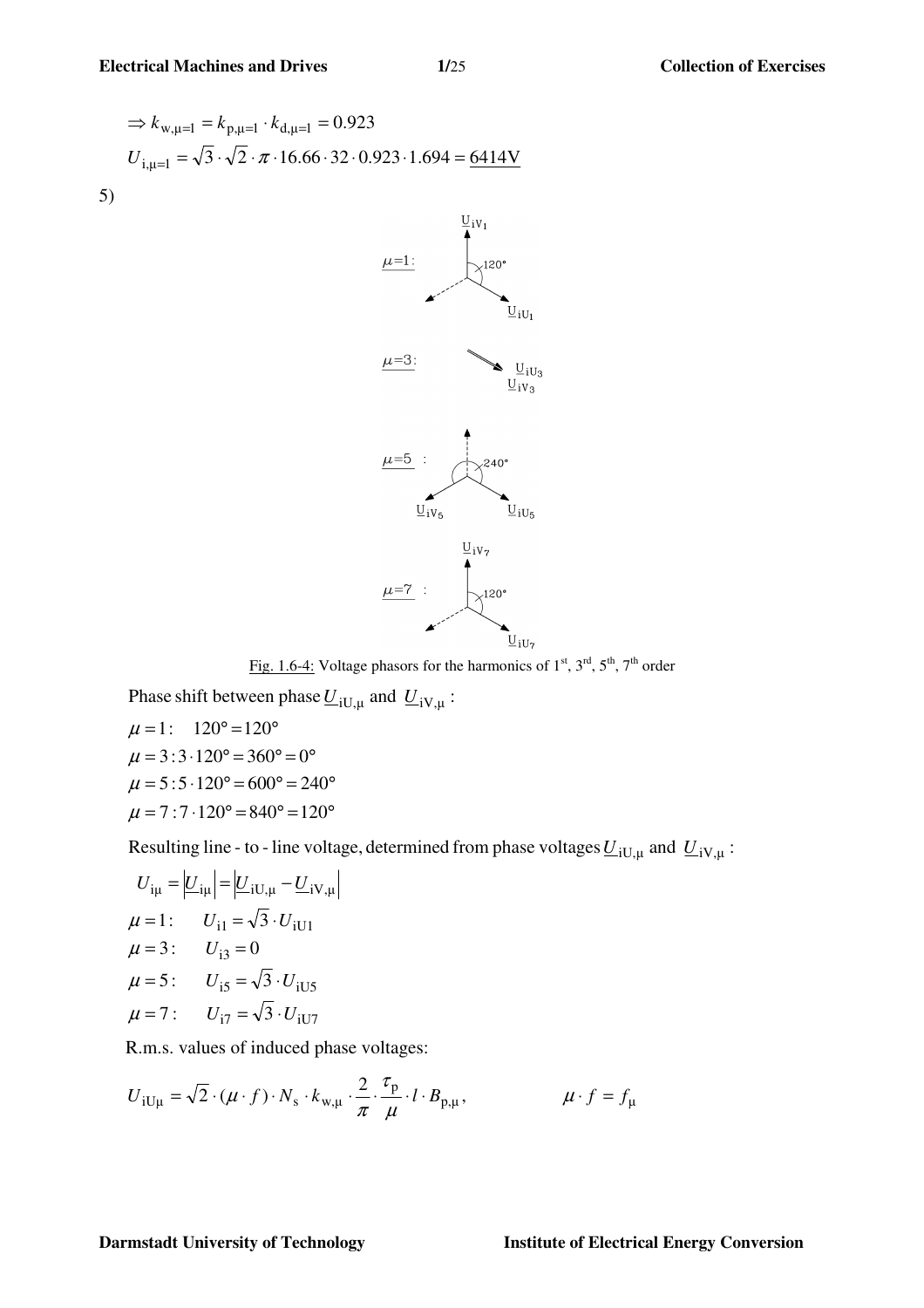| $k_{\rm d,\mu} = \sin\left(\mu \cdot \frac{W}{\tau_{\rm p}} \cdot \frac{\pi}{2}\right), \quad k_{\rm p,\mu} = \frac{\sin\left(\frac{\mu \cdot \pi}{6}\right)}{q \cdot \sin\left(\frac{\mu \cdot \pi}{6 \cdot q}\right)}$ |                 |                 |                                              |                                                     |                                     |
|--------------------------------------------------------------------------------------------------------------------------------------------------------------------------------------------------------------------------|-----------------|-----------------|----------------------------------------------|-----------------------------------------------------|-------------------------------------|
| $\Rightarrow \frac{U_{iU\mu}}{U_{iU1}} = \frac{k_{w\mu}}{k_{w1}} \cdot \frac{B_{p,\mu}}{B_{p,1}}$<br>$\Rightarrow k_{w,\mu} = k_{p,\mu} \cdot k_{d,\mu}$                                                                 |                 |                 |                                              |                                                     |                                     |
| $\mu$                                                                                                                                                                                                                    | $k_{\rm p,\mu}$ | $k_{\rm d,\mu}$ | $\left  \frac{U_{iU,\mu}}{U_{iU,1}} \right $ | $\bigg \frac{U_{{\rm i},\mu}}{U_{{\rm i},1}}\bigg $ | $\frac{B_{\rm p,\mu}}{B_{\rm p,1}}$ |
| $\overline{1}$                                                                                                                                                                                                           | 0.9659          | 0.9556          | 1                                            | $\mathbf{1}$                                        | $\mathbf{1}$                        |
| 3                                                                                                                                                                                                                        | $-0.707$        | 0.64            | $-0.0735$                                    | $\theta$                                            | 0.15                                |
| $\overline{5}$                                                                                                                                                                                                           | 0.259           | 0.194           | 0.0044                                       | 0.0044                                              | 0.08                                |
| $\overline{7}$                                                                                                                                                                                                           | 0.259           | $-0.141$        | $-0.0020$                                    | $-0.0020$                                           | 0.05                                |

Due to the influence of short-pitching the voltage harmonics are much smaller than the field harmonics.

6) Total harmonic distortion *k*:

$$
k = \frac{\sqrt{U_{i3}^2 + U_{i5}^2 + U_{i7}^2}}{\sqrt{U_{i1}^2 + U_{i3}^2 + U_{i5}^2 + U_{i7}^2}} = \frac{\sqrt{\left(\frac{U_{i3}}{U_{i1}}\right)^2 + \left(\frac{U_{i5}}{U_{i1}}\right)^2 + \left(\frac{U_{i7}}{U_{i1}}\right)^2}}{\sqrt{1 + \left(\frac{U_{i3}}{U_{i1}}\right)^2 + \left(\frac{U_{i5}}{U_{i1}}\right)^2 + \left(\frac{U_{i7}}{U_{i1}}\right)^2}} = \frac{\sqrt{0.0044^2 + 0.002^2}}{\sqrt{1 + 0.0044^2 + 0.002^2}} = \frac{0.00483}{0.00483}
$$

## **Exercise 1.7: FARADAY´ disc**



A copper disc (diameter  $d = 2R = 60$  cm) rotates in a homogeneous magnetic field  $B = 1.8$  T with a peripheral speed of  $v_u = 100$  m/s.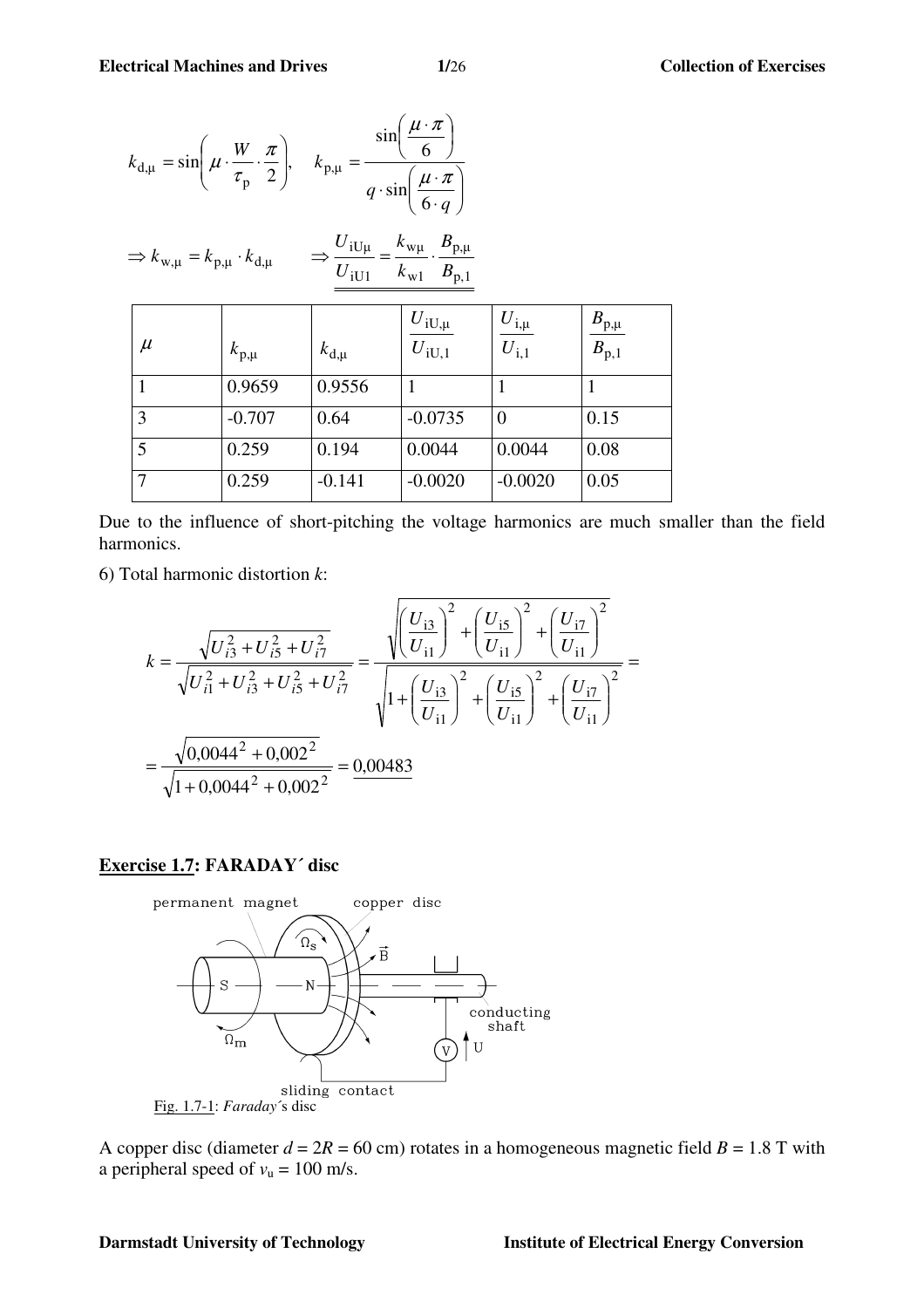- 1) How big is the rotational speed  $n = \Omega_s/(2\pi)$  of the disc in 1/s and 1/min?
- 2) How big is the induced voltage between the disc centre and disc outer radius *R*?
- 3) The disk will be connected via 2 carbon brushes as sliding contacts, one at the disc centre and one at the outer radius, with an external OHM' resistance  $R = 1 \Omega$ . The internal resistance of the disc is neglected. The voltage drop of both brushes amounts to 2 V at current flow. How big is the load current *I* ?
- 4) The friction losses of the disk (brush-, air-, bearing friction) amount to  $P_{\text{fr}} = 100 \text{ W}$ . How big is the for 3) necessary mechanical power  $P_m$ , which should be applied to the disk and the corresponding mechanical torque *M* ?

#### *Solution:*

1) 
$$
v_u = d \cdot \pi \cdot n \implies n = \frac{v_u}{d \cdot \pi} = \frac{100}{0.6 \cdot \pi} = \frac{53}{1} / s = 3183 / \text{min}
$$
  
 $v_u = 100 \text{ m/s}, d = 0.6 \text{ m}$ 

2) 
$$
\vec{E} = \vec{v} \times \vec{B}
$$
,  $v = 2\pi \cdot n \cdot r$   
  
 $\vec{E} = \vec{v} \times \vec{B}$   
  
 $\vec{E} = \vec{v} \times \vec{B}$   
  
 $\vec{E} = \vec{v} \times \vec{B}$   
  
 $\vec{E} = \vec{v} \times \vec{B}$   
  
 $\vec{E} = \vec{v} \times \vec{B}$ 



$$
U_{i} = \int_{0}^{R} (\vec{v} \times \vec{B}) \cdot d\vec{s} = \int_{0}^{R} \vec{E} \cdot d\vec{s} = \int_{0}^{R} E \cdot ds = \int_{0}^{R} E \cdot dr = \int_{0}^{R} 2\pi \cdot n \cdot r \cdot B \cdot dr = 2\pi \cdot n \cdot B \frac{r^{2}}{2} \Big|_{0}^{R} = \pi \cdot n \cdot B \cdot R^{2} = 2R \cdot \pi \cdot n \cdot B \frac{R}{2} = v_{u} \cdot B \cdot \frac{R}{2} = 100 \cdot 1.8 \cdot \frac{0.3}{2} = \frac{27 \text{ V}}{R}
$$
  
3)  $R_{i} \approx 0 \implies R \cdot I + U_{b} = U_{i} \implies I = \frac{U_{i} - U_{b}}{R} = \frac{27 - 2}{1} = \frac{25 \text{ A}}{R}$ 

4)

$$
P_{out} = P_e = R \cdot I^2 = 1 \cdot 25^2 = 625 \text{ W}
$$
  
\n
$$
P_b = U_b \cdot I = 2 \cdot 25 = 50 \text{ W}
$$
  
\n
$$
P_{fr} = 100 \text{ W}
$$
  
\n
$$
P_{in} = P_m = 775 \text{ W}
$$
  
\n
$$
P_m = 2\pi \cdot n \cdot M \implies M = \frac{775 \text{ W}}{2\pi \frac{3183}{60}} = \frac{2.33 \text{ Nm}}{2}
$$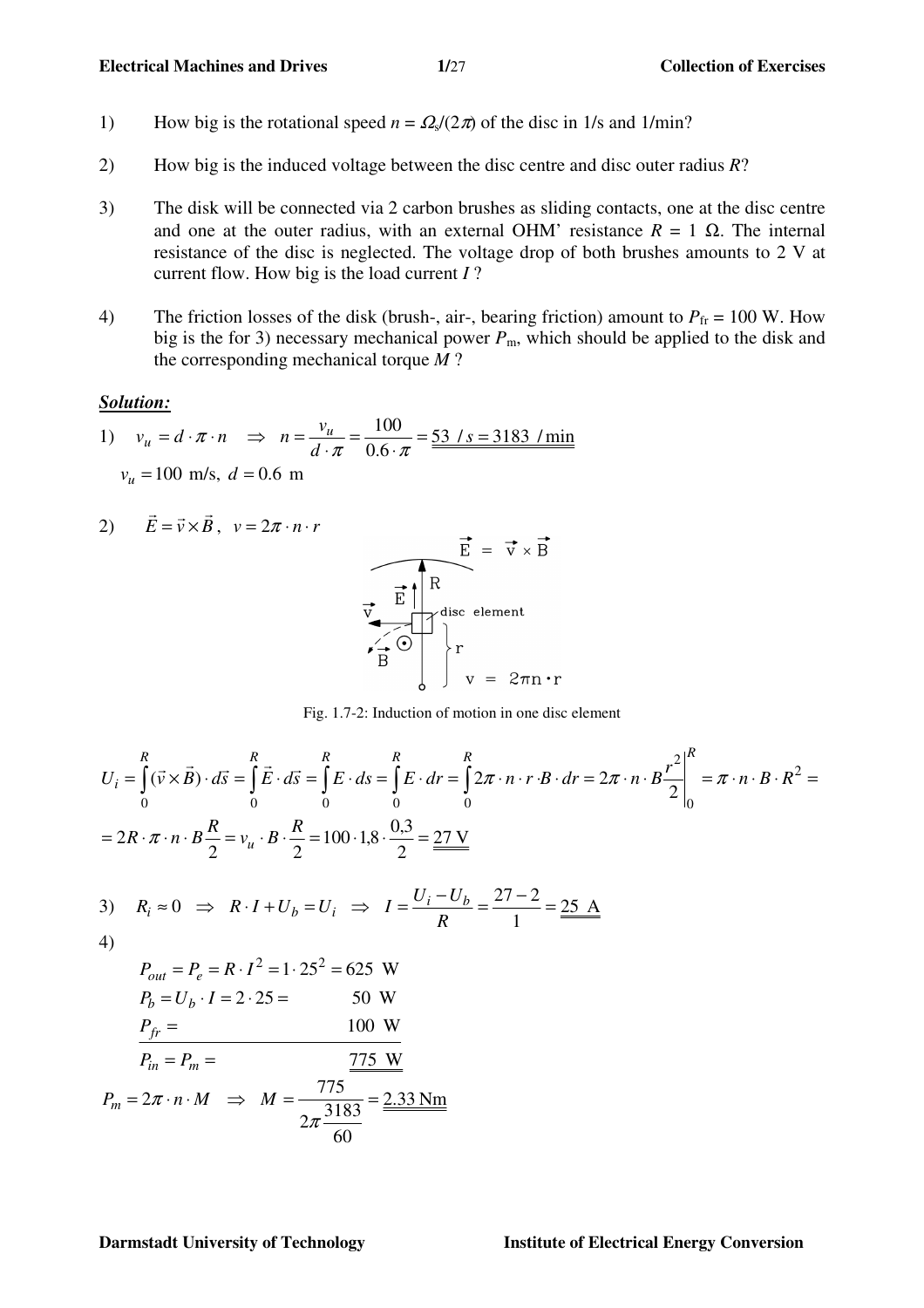## **Exercise 1.8: Gearless synchronous wind generator**

A synchronous generator with electrically excited rotor is directly coupled, without any gear, to a wind turbine. It must therefore be designed for ultra low speed of only 15/min.

Generator data:

| $P_N = 1,5MW$                    | $n_N = 15 \frac{1}{min}$             |
|----------------------------------|--------------------------------------|
| $2p = 90$                        | $d_{si} = 5m$                        |
| $l_{Fe} = 145mm$                 | $q = 2$                              |
| $\frac{W}{\tau_P} = \frac{5}{6}$ | $N_C = 3$ (number of turns per coil) |

The generator is equipped with a three-phase, two-layer winding in star connection with short pitched coils  $W / \tau_p = 5/6$ . All coils per phase are connected in series (*a* = 1).

- 1. Calculate number of turns per phase *N*s !
- 2. Determine winding factor  $k_{w,y}$  for fundamental field wave  $v = 1$ !
- 3. How big is flux per pole  $\Phi$  at an fundamental air gap field amplitude  $B_{\delta v=1}=1,0$  T ? Determine induced no-load voltage per phase  $U_{i,ph}$  at rated speed !
- 4. Sketch the position of coils and their proper connection for phase *U* for one pole pair. Use the slot scheme of Fig. 1.8.1 !





## *Solution:*

1) 
$$
N = 2p \cdot q \cdot N_c / a = 90 \cdot 2 \cdot 3/1 = \frac{540}{24}
$$
  
\n2)  $k_{p,1} = \sin(W / \tau_p \cdot (\pi / 2)) = \sin(5/6 \cdot (\pi / 2)) = 0.966$   
\n
$$
k_{d,1} = \frac{\sin(\frac{\pi}{2m})}{q \cdot \sin(\frac{\pi}{2mq})} = \frac{\sin(\frac{\pi}{6})}{2 \cdot \sin(\frac{\pi}{2 \cdot 3 \cdot 2})} = 0.966 \qquad k_{w1} = k_{p1} \cdot k_{d1} = 0.966 \cdot 0.966 = \frac{0.933}{2 \cdot \sin(\frac{\pi}{2 \cdot 3 \cdot 2})} = 0.966 \qquad k_{w2} = k_{p1} \cdot k_{d1} = 0.966 \cdot 0.966 = \frac{0.933}{4} = 0.966 \cdot 0.966 = \frac{0.933}{4} = 0.966 \cdot 0.966 = \frac{0.933}{4} = 0.966 \cdot 0.966 = \frac{0.933}{4} = 0.966 \cdot 0.966 = \frac{0.933}{4} = 0.966 \cdot 0.966 = \frac{0.933}{4} = 0.966 \cdot 0.966 = \frac{0.933}{4} = 0.966 \cdot 0.966 = \frac{0.933}{4} = 0.966 \cdot 0.966 = \frac{0.933}{4} = 0.966 \cdot 0.966 = \frac{0.933}{4} = 0.966 \cdot 0.966 = \frac{0.933}{4} = 0.966 \cdot 0.966 = \frac{0.933}{4} = 0.966 \cdot 0.966 = \frac{0.933}{4} = 0.966 \cdot 0.966 = \frac{0.933}{4} = 0.966 \cdot 0.966 = \frac{0.933}{4} = 0.966 \cdot 0.966 = \frac{0.933}{4} = 0.966 \cdot 0.966 = 0.966 \cdot 0.966 = 0.966 \cdot 0.966 = 0.966 \cdot
$$